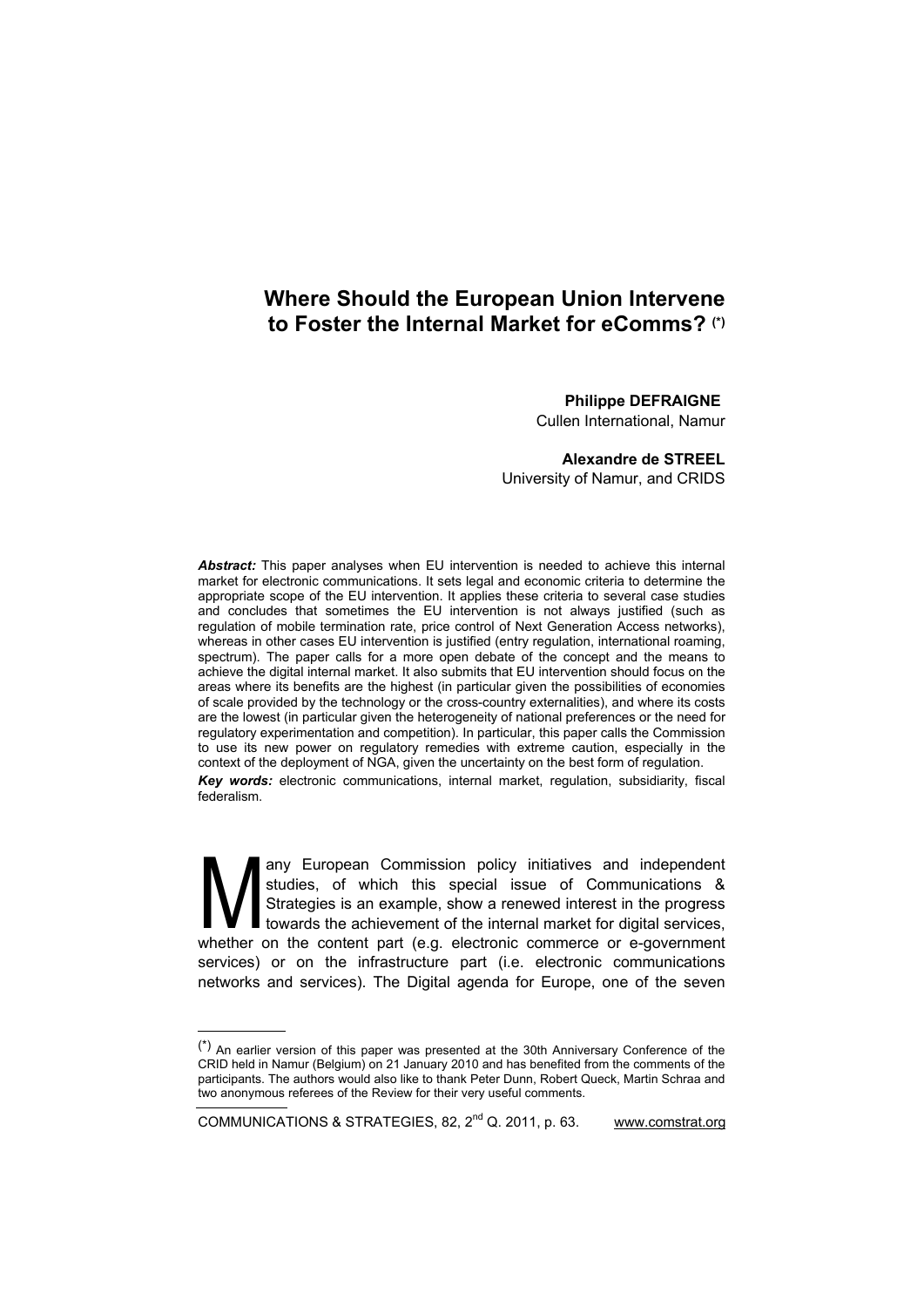flagship initiatives of the Europe 2020 Strategy for jobs and growth, places the internal market at its core.<sup>1</sup> Some of the 12 key actions of the recently adopted Single Market Act of the Commission should contribute to the digital single market. 2 Among the independent studies, the Monti Report on the internal market recommends several actions to shape Europe's digital single market.<sup>3</sup> According to Copenhagen Economics (2010), the EU could gain 4 % of GDP by stimulating the digital internal market by 2020. This corresponds to a gain of almost  $\epsilon$  500 bn and means that the digital single market alone could have a similar impact to the famous Delors 1992 internal market programme.

To achieve such an internal market, several policies will be needed at the national and the EU levels. It is important that the EU intervention takes place where it is most useful; otherwise it may be counter-productive and waste the EU's "political capital", which has decreased over the years. Unfortunately in the past, the Commission sometimes intervened where, we would submit, it was not appropriate, whereas the Council opposed EU intervention in other areas where it was justified.

Accordingly, this paper identifies areas where EU intervention is justified and areas where national freedom of action would be more appropriate. The next Section explains our concept of the internal market with its implication for public policies, and then sets legal and economic criteria to base EU intervention. 4 The following Section puts forward some cases where EU intervention may be, according to us, over intrusive or other cases where EU intervention may be justified.

<sup>1</sup> Communication from the Commission of 26 August 2010, A Digital Agenda for Europe, COM(2010) 245/2.

<sup>2</sup> Communication from the Commission of 13 April 2011, The Single Market Act, COM(2011) 206.

<sup>3</sup> MONTI, 2010, pp. 44-46. With regard to telecommunications services and infrastructures, the Report recommends proposals for creating a seamless regulatory space for electronic communications, including proposals to reinforce EU level regulatory oversight, to introduce pan-European licensing and EU level frequency allocation and administration.

<sup>&</sup>lt;sup>4</sup> This paper does not deal with the different types of possible institutional coordination for the EU intervention ranging from weak to strong coordination : ad-hoc discussion of issues of common interest and/or mere exchange of information between national regulators; Euroregulators with soft power (voluntary guidelines) and consensus decision making; Euroregulators with hard power (binding rules) and qualified majority voting, Commission with softlaw; Commission with binding legislation, possibly after the opinion of the BEREC. On those categories, see Commission Services Impact Assessment of 28 June 2006 on the Review of EU regulatory framework for electronic communications networks and services, SEC(2006)817, pp. 19-21; and NICOLAIDES, 2006, p. 5.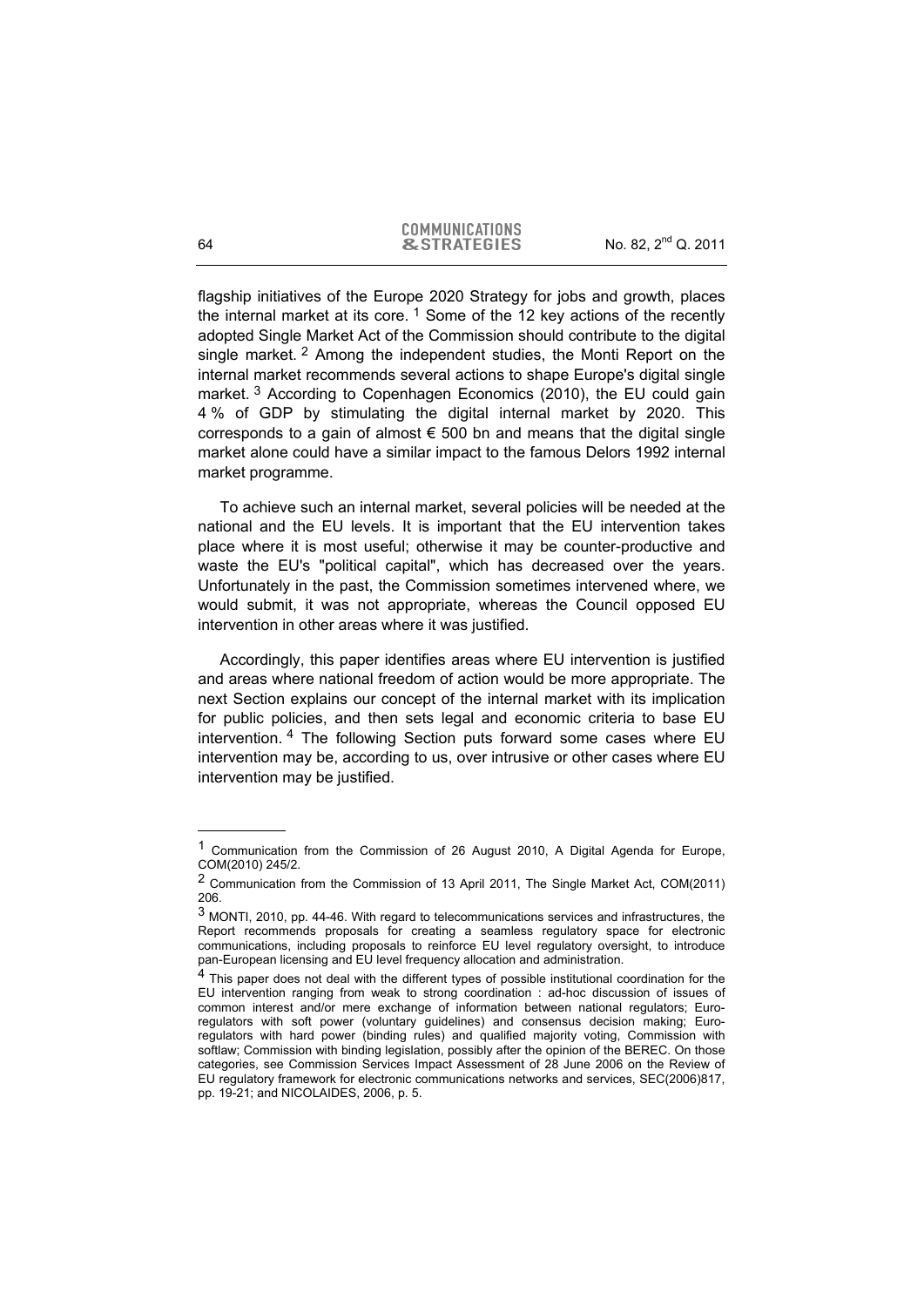l

## ■ The internal market in electronic communications **and the optimal level of regulation**

When dealing with the internal market, two related issues should be distinguished. First, what is the internal market and what does it imply for public policies at national and EU level? Secondly, when is EU intervention justified to achieve the internal market?

### **The concept of the internal market in electronic communications and the required public policies for its establishment**

Article 26(2) of the Treaty on the Functioning of the European Union (TFEU) states that:

"The internal market shall comprise an area without internal frontiers in which the free movement of goods, persons, services and capital is ensured in accordance with the provisions of the Treaties."

The achievement of such internal market requires some public policies at the national as well as at the EU levels. We can find some indications in Article  $8(3)$  of the amended Framework Directive<sup>5</sup>, which provides that:

"The national regulatory authorities shall contribute to the development of the internal market by inter alia:

- removing remaining obstacles to the provision of electronic communications networks, associated facilities and services and electronic communications services at European level;

- encouraging the establishment and development of trans-European networks and the interoperability of pan-European services, and endto-end connectivity;

- cooperating with each other, with the Commission and BEREC so as to ensure the development of consistent regulatory practice and the consistent application of this Directive and the Specific Directives."

More generally, the national and EU policies necessary to achieve the internal market for public policy need to be debated further between stakeholders but, at this stage, we argue that the conditions and policies for

<sup>5</sup> Directive 2002/21 of the European Parliament and of the Council of 7 March 2002 on a common regulatory framework for electronic communications networks and services, *OJ* [2002] L 108/33, as amended by Directive 2009/140.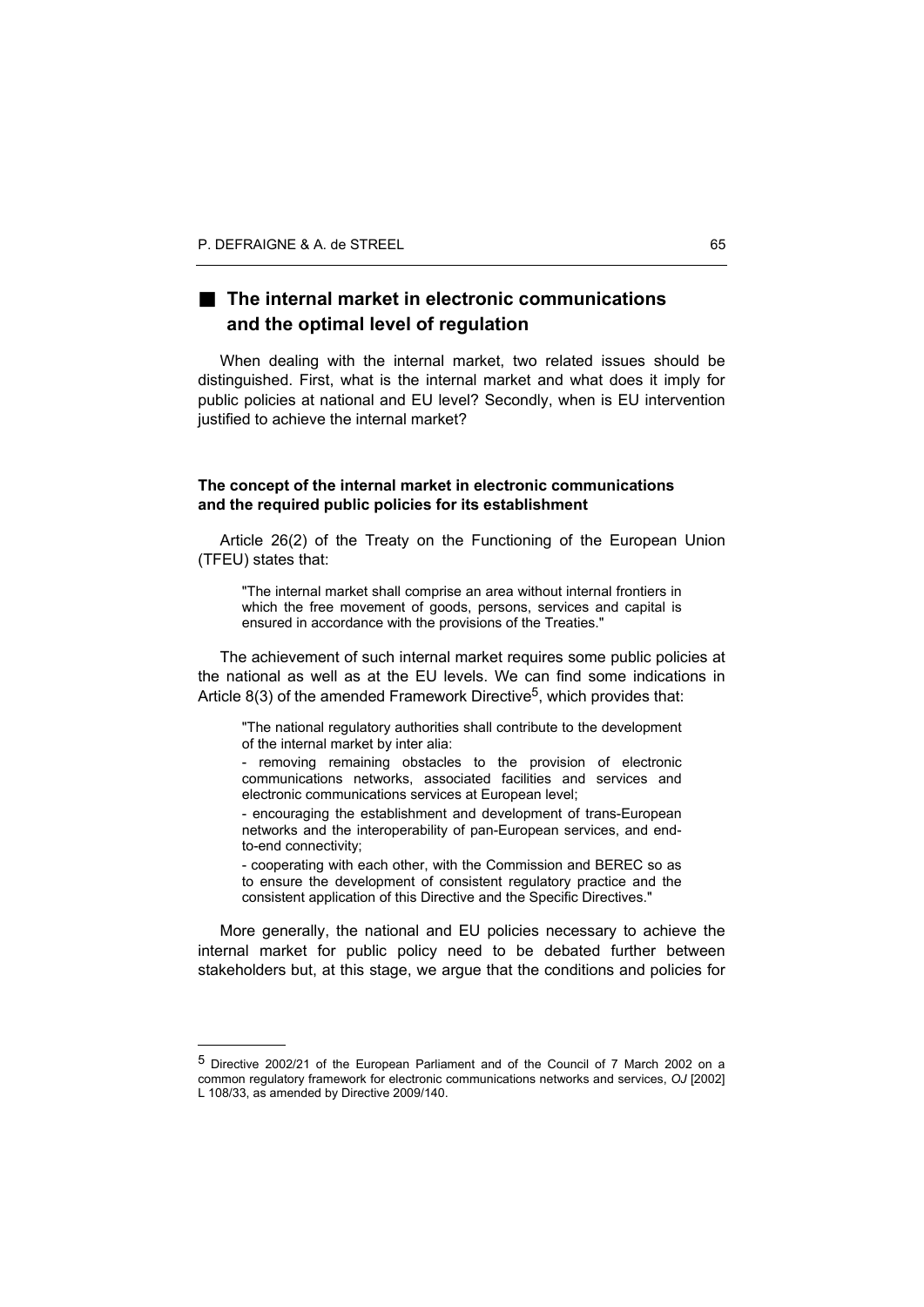the achievement of the internal market in the electronic communications networks and services are:

• The removal of all barriers to entry between the Member States and the establishment of conditions which are sufficiently harmonised such that operators and consumers may benefit from the economies of scale (e.g. low cost mobile handsets available thanks to harmonised technical standards).

• A level playing field and strict non-discrimination between all players, being national or foreign, incumbent or new entrant, together with a high level of transparency on terms and conditions for access to key wholesale services, allowing effective competition.

• The presence of regulators which are independent of operators, to ensure the application of the non-discrimination and transparency rules, and of national governments.

However, the achievement of the internal market should not lead to the negation of national preferences and choices which are not contrary to the conditions defined above as necessary for the achievement of the internal market.

Such national preferences and choices may relate to economic regulatory issues where theoretical and policy debates exist, such as infrastructure *versus* service-based competition, the need and the speed for achieving the symmetry of termination charges, or the need of entry assistance measures such as national roaming are needed. An old example where the impact of the differences of national preferences on the internal market has been exaggerated is the 1998 Numbering Directive. <sup>6</sup> This Directive imposed on the Member States an obligation to implement Carrier Pre-Selection (CPS) by 2000. The United Kingdom, with a tradition of infrastructure-based competition, strongly opposed CPS as it was removing an incentive for operators to invest in local loops. The UK was outvoted in the Council and was forced to implement CPS. Whether the UK was right to oppose CPS is a matter of opinion. What is difficult to understand is why the British preference for a stronger incentive to investment in the local loop was an obstacle to the achievement of the internal market and why the country had to be brought into line.

<sup>6</sup> Directive 98/61 of the European Parliament and of the Council of 24 September 1998 amending Directive 97/33 with regard to operator number portability and carrier pre-selection, *OJ* [1998] L 268/37.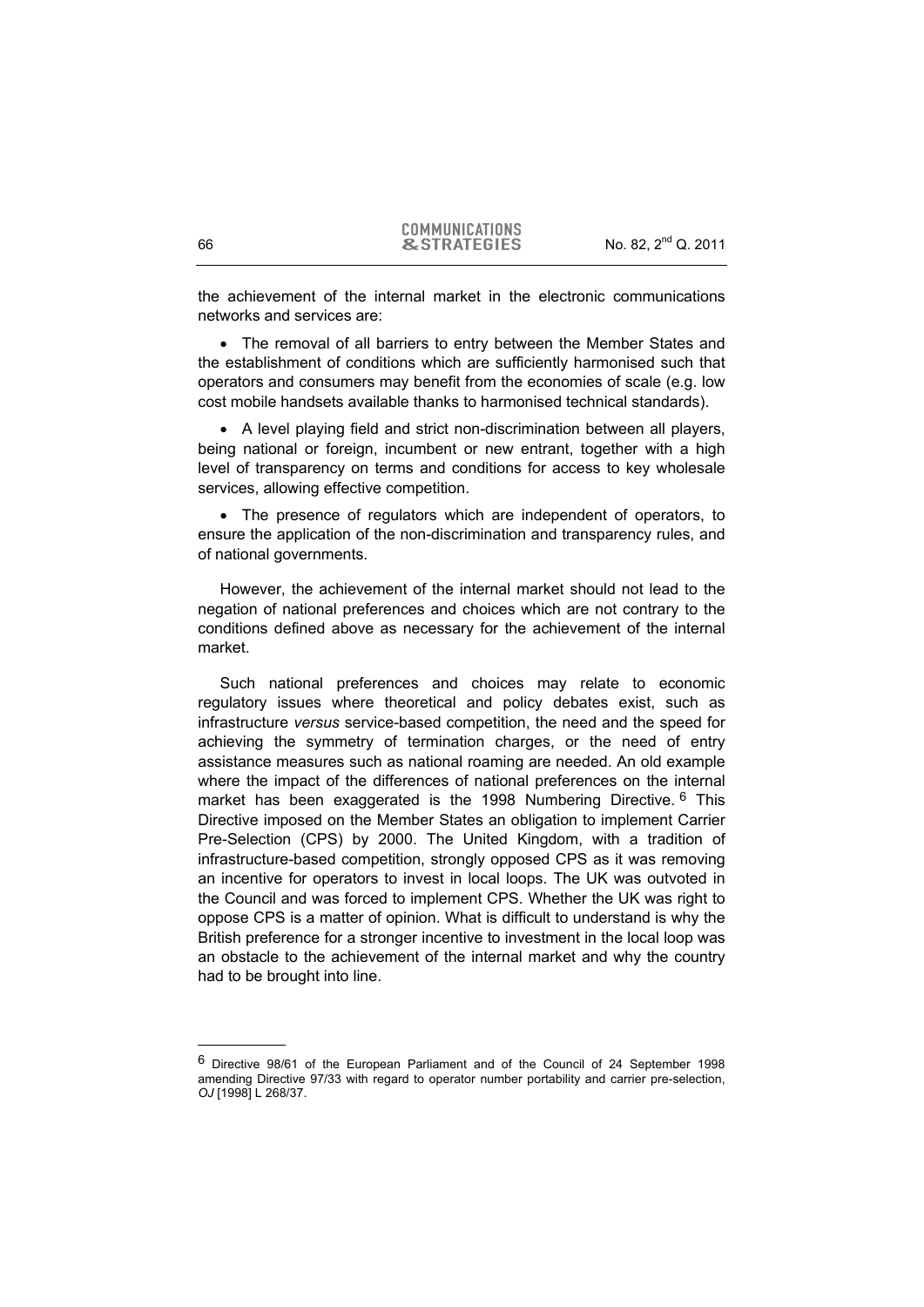National preferences may also relate to social policies. Thus, it is appropriate to let the Member States decide on the scope of the digital services of general economic interest they want to make affordable to their citizens, as long as it does not affect competition. 7

Moreover, the achievement of the internal market should not be expected to lead to the harmonisation of prices.  $8$  Indeed, national differences in population density, GDP per capita, industry history and structure, consumer preferences and the fact that most electronic communications services are not tradable between Member States (thereby impeding any possibility of arbitrage) will inevitably result in differences in prices. To be sure, the prices of electronic communications services are geographically averaged across the national territory in most Member States although there are regional cost differences between, say, urban and countryside areas. However, this similarity in price is due to a political decision to impose geographic tariff averaging for social and territorial cohesion reasons among each Member State. The level of solidarity at EU level cannot justify a similar EU averaging. Furthermore, operators throughout the EU have different ownership which would make the administration of tariff averaging more complex.

### **The justification of an intervention at the EU level**

The second issue is to determine when an intervention at the EU level is justified to achieve the internal market.

#### *The legal criteria*

l

In EU law, an intervention at the European level is justified when it passes two cumulative tests, the legal basis test (in particular the legal basis related to the internal market) and the subsidiarity test.  $9$  The legal basis test

<sup>7</sup> Finland was the first EU Member State to include a broadband connection at 1Mbps in the definition of universal service.

<sup>8</sup> In this sense also, see the Opinion of Advocate General Poaires Maduro in Case C-58/08, The Queen (on the application of Vodafone and others) v. Secretary of State for Business, Enterprise and Regulatory Reform (*International Roaming Regulation*), ECR [2010] I-0000, para.32.

 $9$  We do not deal here with the principle of proportionality of Article 5(4) TEU because it is not related to the existence or the possibility to exercise EU competence, but to the manner this competence should be exercised.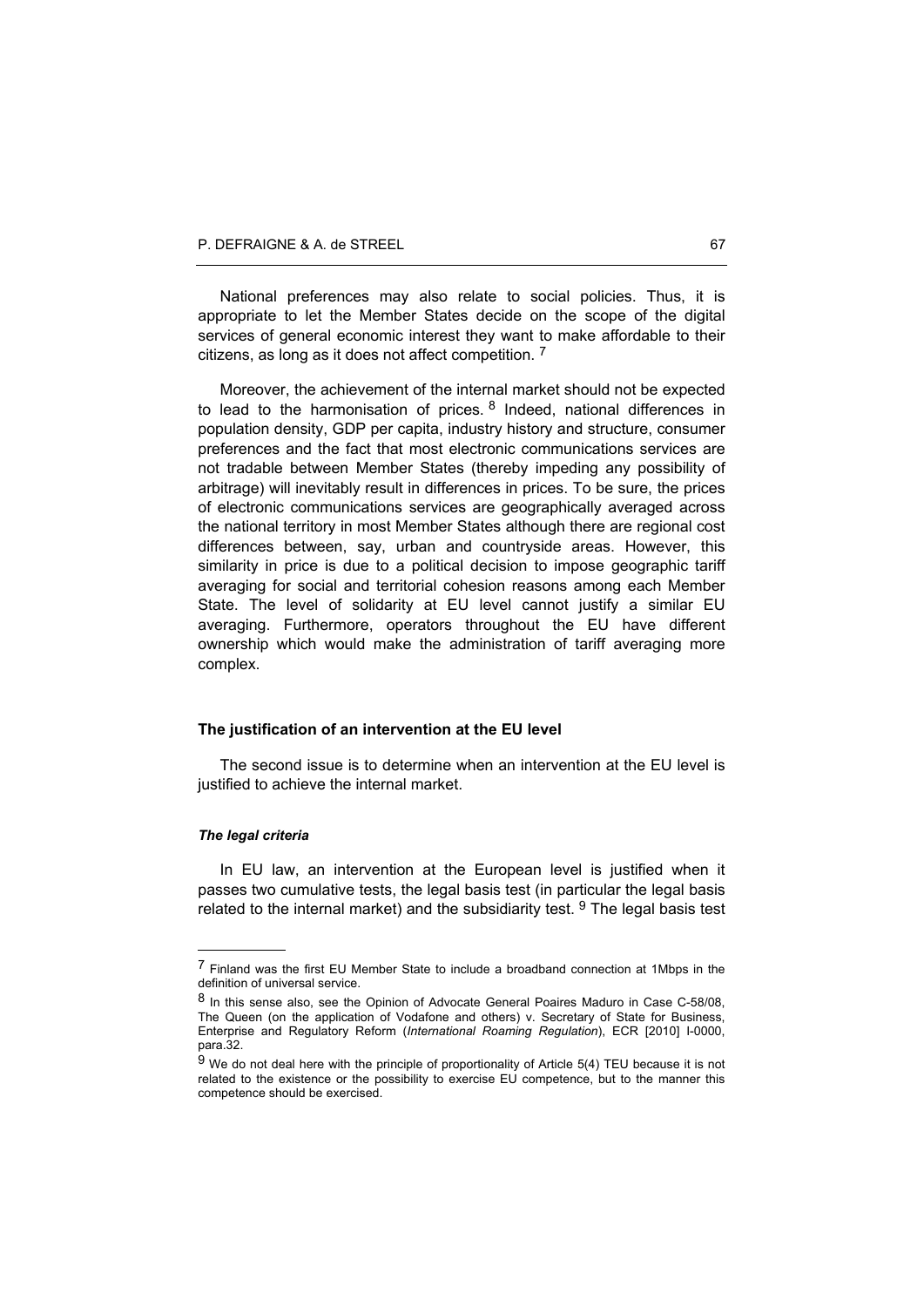determines whether the EU has a competence to act, whereas the subsidiarity test determines whether the existing competence may be exercised, hence the former precedes the latter.

The legal basis for internal market, Article 114(1) TFEU  $10$ , provides that:

"The European Parliament and the Council shall (…) adopt the measures for the approximation of the provisions laid down by law, regulation or administrative action in Member States which have as their object the establishment and functioning of the internal market."

In the *International roaming Regulation* case, 11 the Court of Justice interpreted this provision with a reasonably restrained economic interpretation:

"32. According to consistent case-law the object of measures adopted on the basis of Article [114(1) TFEU] must genuinely be to improve the conditions for the establishment and functioning of the internal market [...]. While a mere finding of disparities between national rules and the abstract risk of infringements of fundamental freedoms or distortion of competition is not sufficient to justify the choice of Article [114 TFEU] as a legal basis, the Community legislature may have recourse to it in particular where there are differences between national rules which are such as to obstruct the fundamental freedoms and thus have a direct effect on the functioning of the internal market […] or to cause significant distortions of competition […]. "

33. Recourse to that provision is also possible if the aim is to prevent the emergence of such obstacles to trade resulting from the divergent development of national laws. However, the emergence of such obstacles must be likely and the measure in question must be designed to prevent them […].

The Court of Justice followed the same line of reasoning in the ENISA case, the other case where the limits of Article 114 TFEU were tested in the electronic communications sector, by judging that  $12$ .

"42. […] that provision is used as a legal basis only where it is actually and objectively apparent from the legal act that its purpose is to improve the conditions for the establishment and functioning of the internal market."

<sup>10</sup> On internal market, see CHALMERS *et al*., 2010.

<sup>11</sup> Case C 58/08, *International Roaming Regulation*.

<sup>12</sup> Case C-217/04, *United Kingdom v. European Commission and Council*, ECR [2006] I-3771, para. 42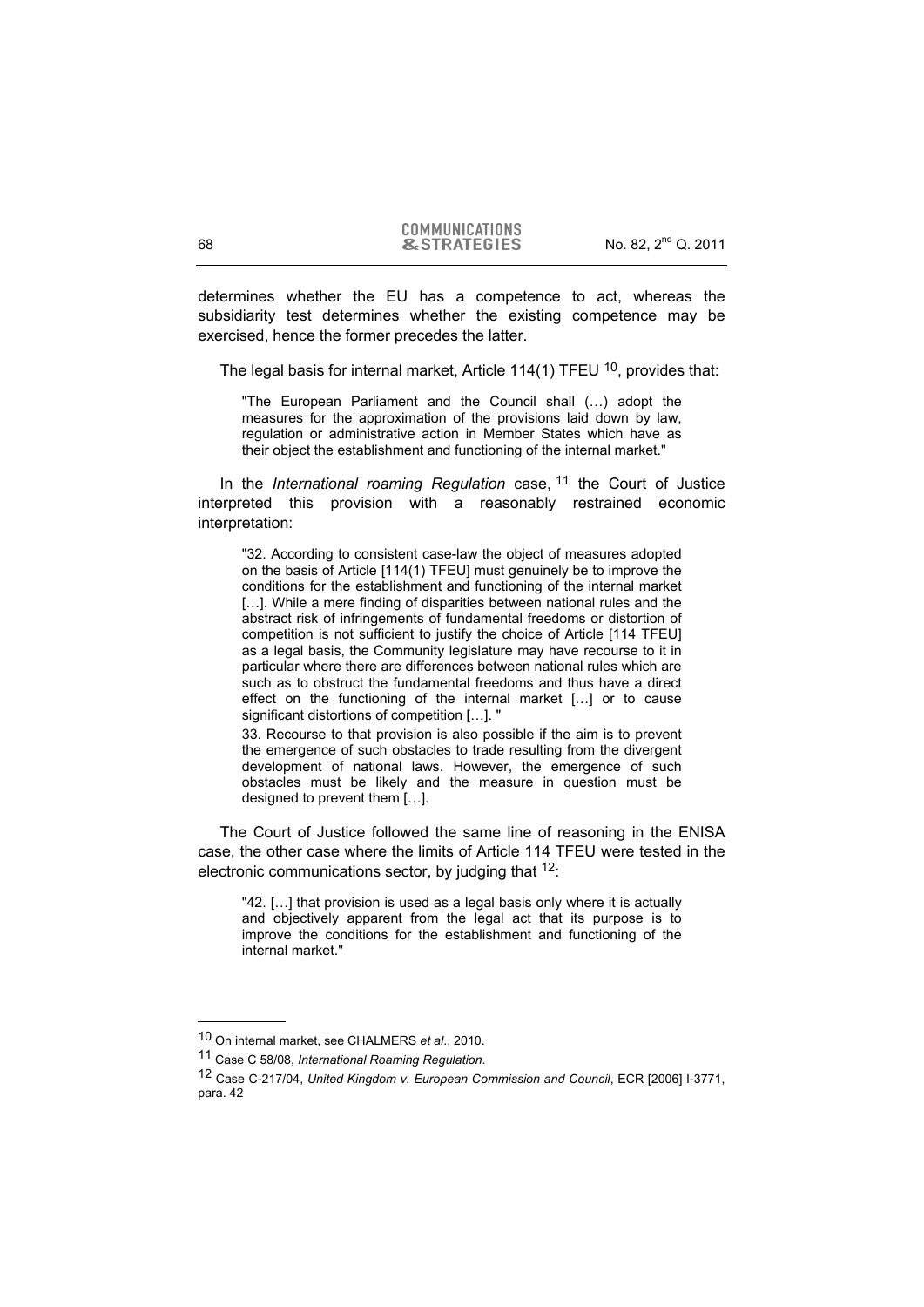If the legal basis test is met, then the subsidiarity test should be conducted. Article 5(3) of the Treaty on the European Union (TEU) provides that:

"[…] the Union shall act only if and in so far as the objectives of the proposed action cannot be sufficiently achieved by the Member States, either at central level or at regional and local level, but can rather, by reason of the scale or effects of the proposed action, be better achieved at Union level."

On the basis of those tests, two observations may be made:

• First, the relationship between the legal basis test and the subsidiarity test is complex because both tests have different objectives (determine whether there is an EU competence, and then whether this competence may be exercised), but the same elements may be considered to pass both tests. This was clear in the International roaming regulation case where the transnational aspect of international roaming was considered both in the legal basis and in the subsidiarity tests.

• Second, both tests give some flexibility to the EU institutions to determine their competences. To use this flexibility in the most efficient way, some economic criteria may be useful, on which we now turn.

#### *The economic criteria*

l

To determine the economic criteria justifying an efficient EU intervention, we apply the theory of fiscal federalism which is the mainstream economic theory to determine efficiently the optimal level of governance and public intervention (ALESINA, ANGELONI & SCHUKNECHT, 2005; OATES, 1999, 2005; PELKMANS, 2005; TABELLINI, 2003. For an application in telecommunications, see BARROS, 2004; CAVE & CROWTHER, 1996; HAUCAP, 2009a: 466-472; NICOLAIDES, 2006). According to this theory, there are several benefits to centralisation (i.e. EU intervention) which are of substantive and institutional nature.

The substantive benefits are: 13

• The internalisation of the cross-country externalities; there is such externality when the regulation (or the absence of regulation) in country A has significant effect on the welfare of the consumers and/or firms in

<sup>13</sup> We do not deal with the issue of regulatory race to the bottom, rarely applicable in the sector as the electronic communications networks and services are not tradable across countries.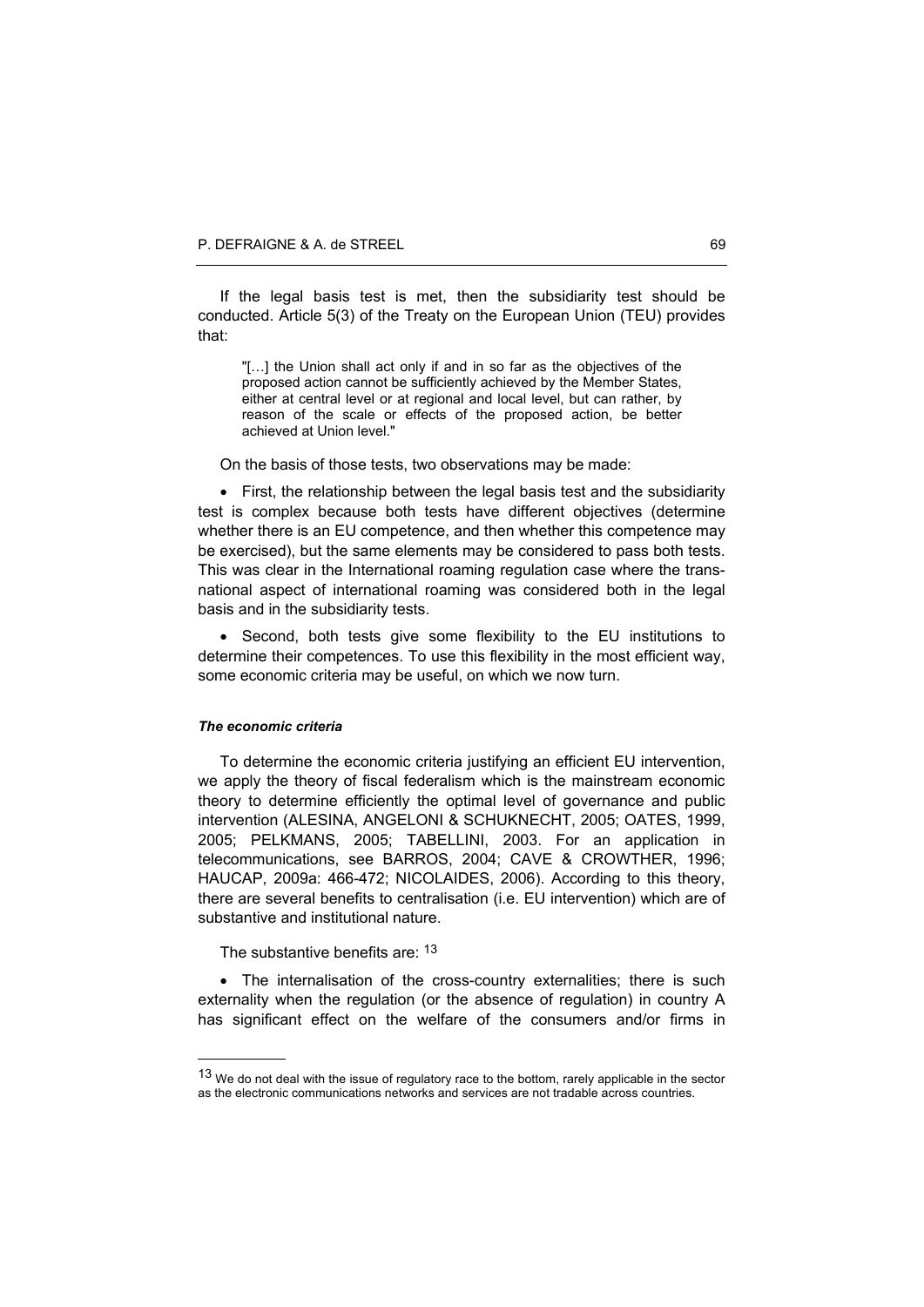country B and that effect will not be taken into account by the regulator of country A. One example is the regulation of international roaming.

• The costs saved by regulated operators with the elimination of regulatory duplication (one-stop-shopping or home-country control). An example of this would be a single EU authorisation procedure.

• The economies of scale and transaction costs saved by NRAs in the design of regulation and the implementation of such regulation. An example would be a common approach to cost auditing.

The institutional benefits are:

• The additional commitment and coherence as a centralised authority may be more independent and less prone to capture by local operators and governments.

• The institutional support for small or weak local regulators which may lack empowerment, skills, independence or accountability.

Besides reasons of economic efficiency, centralisation may also be justified for social motives. For instance, the averaging of telecom tariffs within a given Member State is justified for territorial cohesion.

However, centralisation also has some substantive or institutional costs. The substantive costs are due to:

• The heterogeneity of preferences and choices for economic or for social policies; a case in point is the different scope of the services of general economic interest among Member States.

• The heterogeneity of natural and historical endowments, such as speed and history of infrastructure deployment, spectrum allocation, market structures.

• The removal of the possibility for regulatory experimentation and innovation to detect and then possibly converge towards the most efficient form of regulation (ERG, 2006, p. 11). Allowing such experimentation is particularly essential when there is uncertainty about the appropriate regulation and the potential trade-off between competition and regulation. This is the case in sectors with technological rapid evolution such as electronic communications. For instance, the following concepts have been developed in one Member State and then copied in several others, and some became part of EU law: carrier (pre-)selection, interconnection charges based on Long Run Incremental Cost (LRIC), local loop unbundling, wholesale line rental, third-party billing, interconnection capacity based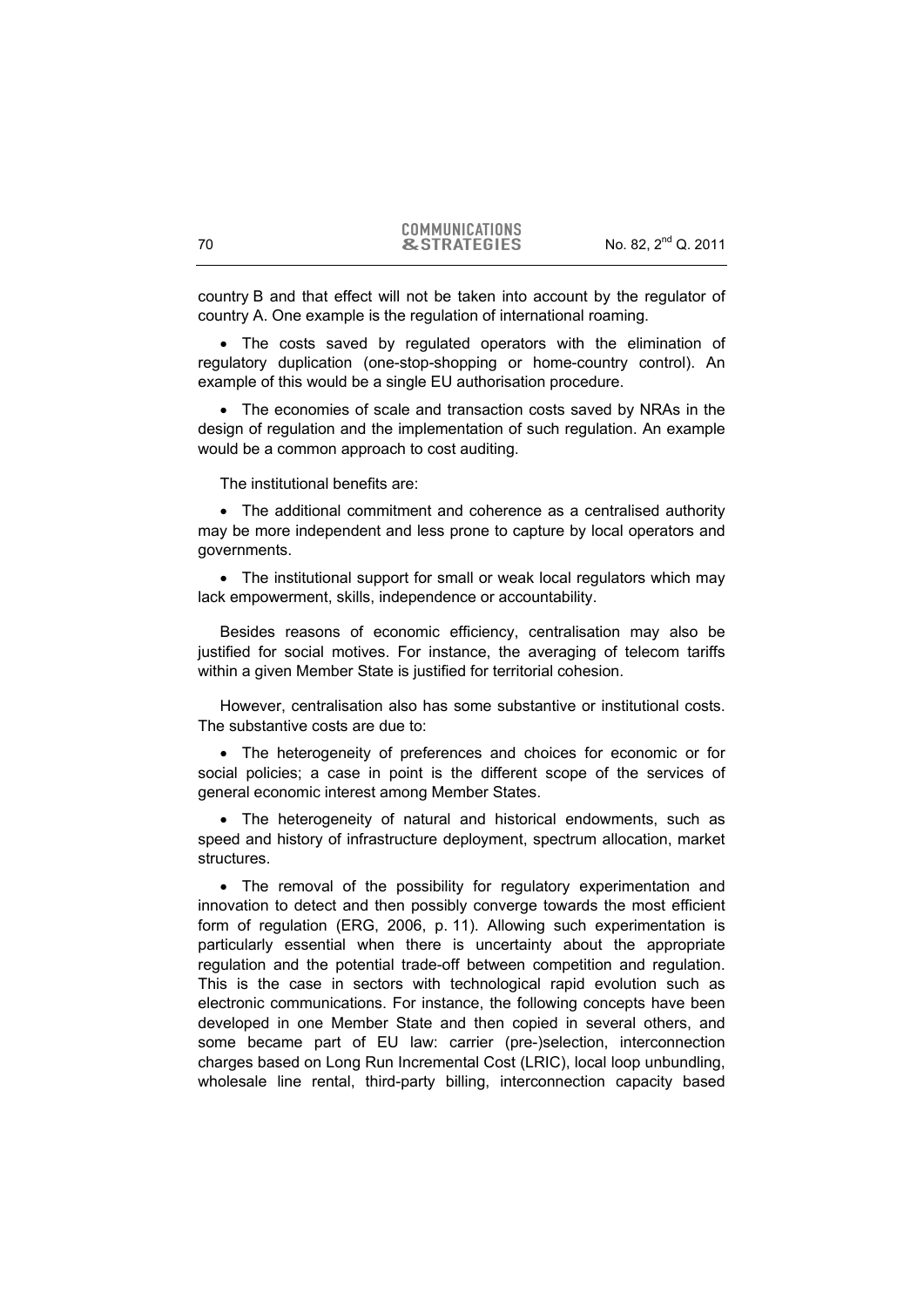l

charging (FRIACO), national roaming, or geographical market segmentation. The cost associated with the lack of regulatory experimentation due to premature harmonisation is sometimes forgotten in studies. 14

Institutional costs arise because:

• The institutional capabilities and resources are often heterogeneous among Member States, in particular regulators of smaller Member states tend to have smaller financial and human resources, which may require the need for regulation that is simpler to implement (Ovum/Indepen, 2005: Section 6).

• The information asymmetry is usually higher at the central level than at the local level, for instance for cost information. For instance, violation of the principle of non-discrimination often concerns practical issues of details for which a national regulator is better placed to collect the relevant evidence.

• Accountability is, in some cases, lower at the central level than at local level.

• Central procedures have a lower responsiveness and flexibility than local procedures.

• Centralisation risks creating an additional (central) layer of regulation without removing the local level of regulation, leading to more regulation and additional complexity (Eurostrategies / Cullen International,1999).

Thus, for each policy, or part of an overall policy, the benefits and the costs of centralisation should be balanced to determine the optimal level of regulation. 15 Often that choice is not always clear cut and may entail tradeoffs among efficiency arguments or between efficiency and social arguments. Moreover, this choice is complicated by an endogeneity (i.e. circularity) issue because, if the costs and benefits of centralisation should determine the optimal level of governance, the decided level of governance will in turn influence the costs and benefits of centralisation. Indeed in some cases, centralisation may stimulate additional central economic activities which, in turn, will justify more centralisation.

<sup>14</sup> For instance European Evaluation Consortium (2007, pp. 21-24) does a cost-benefit analysis of the harmonisation of remedies without taking into account the benefit of regulatory experimentation.

<sup>15</sup> Note that in general, industry is less keen of centralisation than the Commission. Eurostrategies/Cullen International, 1999; Hogan & Hartson and Analysys, 2006, p. 91. ALESINA, ANGELONI & ETRO, 2001, discuss the possibility of centralisation bias in the Union.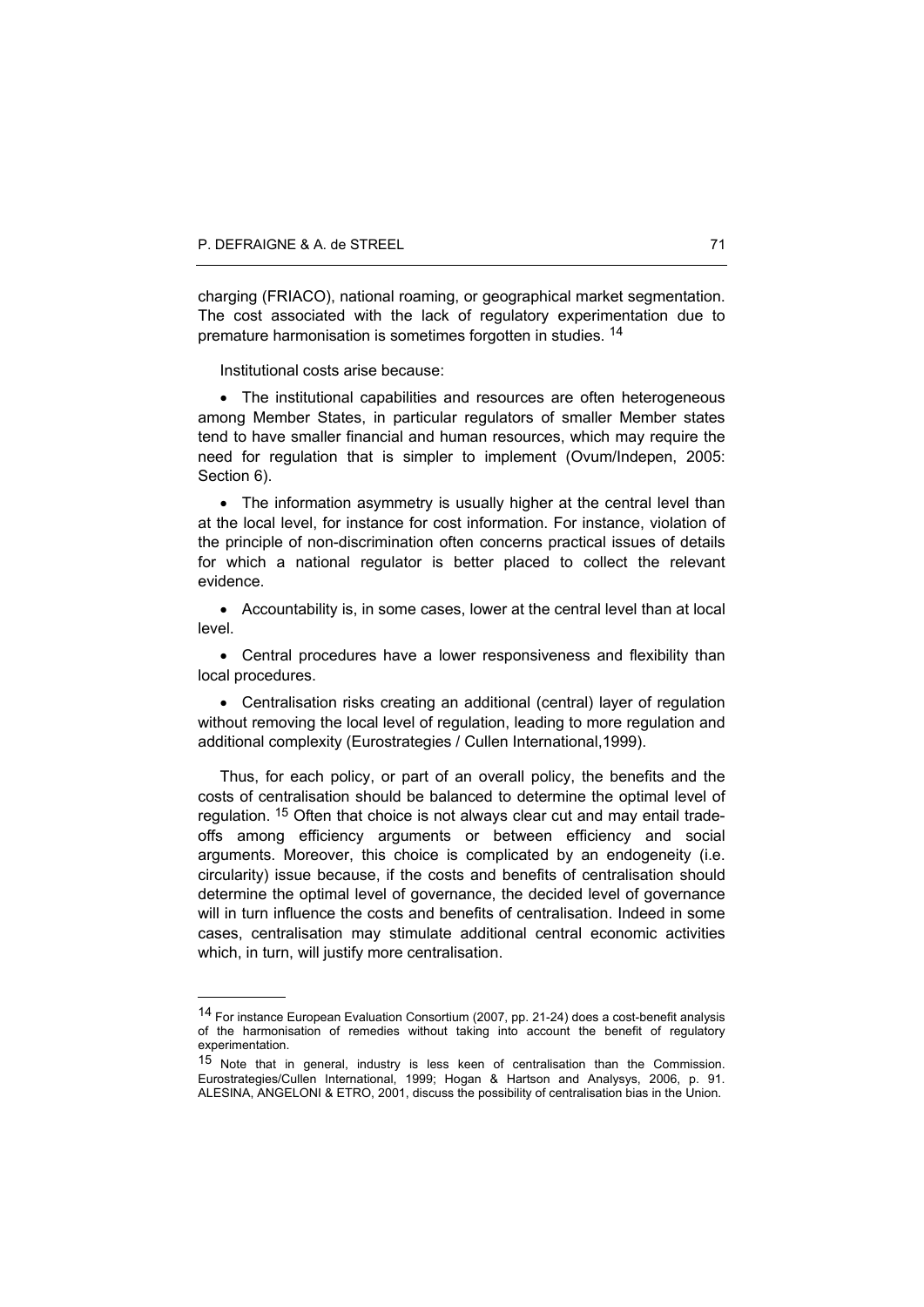## **The practice of EU intervention in the regulation of electronic communications**

After having dealt with the legal and economic criteria justifying EU intervention, we now assess whether those criteria have been applied in practice by the EU institutions. In the first sub-section, we deal with cases where EU intervention has been over-intrusive, whereas in the second subsection we deal with cases where EU intervention was justified.

## **Some cases where EU intervention is not always justified**

#### *The choice of remedies in the national market analysis*

According to the Framework Directive, the Commission may review NRA market analyses that could affect trade between Member States <sup>16</sup>. Those are:

"Measures that may have an influence, direct or indirect, actual or potential, on the pattern of trade between Member States in a manner which might create a barrier to the internal market. They comprise measures that have a significant impact on operators or users in other Member States, which include, inter alia: (i) measures which affect prices for users in other Member States; (ii) measures which affect the ability of an undertaking established in another Member State to provide an electronic communications service, and in particular measures which affect the ability to offer services on a transnational basis; (iii) and measures which affect market structure or access, leading to repercussions for undertakings in other Member States." 17

During this review, the Commission may comment and possibly, in a second stage, veto the market definition and the market power assessment in the NRA draft measure which would create a barrier to the single market or not be compatible with EU law <sup>18</sup>. Moreover, where the Commission finds that divergences in the implementation by the NRAs of the regulatory tasks create a barrier to the internal market, the Commission may issue a recommendation or, regarding numbering and remedies in the market analysis, a binding decision on the harmonised application of the EU

<sup>16</sup> Art. 7(3) of the amended Framework Directive 2002/21.

<sup>17</sup> Recital 38 of the original Framework Directive 2002/21.

<sup>18</sup> Art. 7(4) and (5) of the amended Framework Directive 2002/21.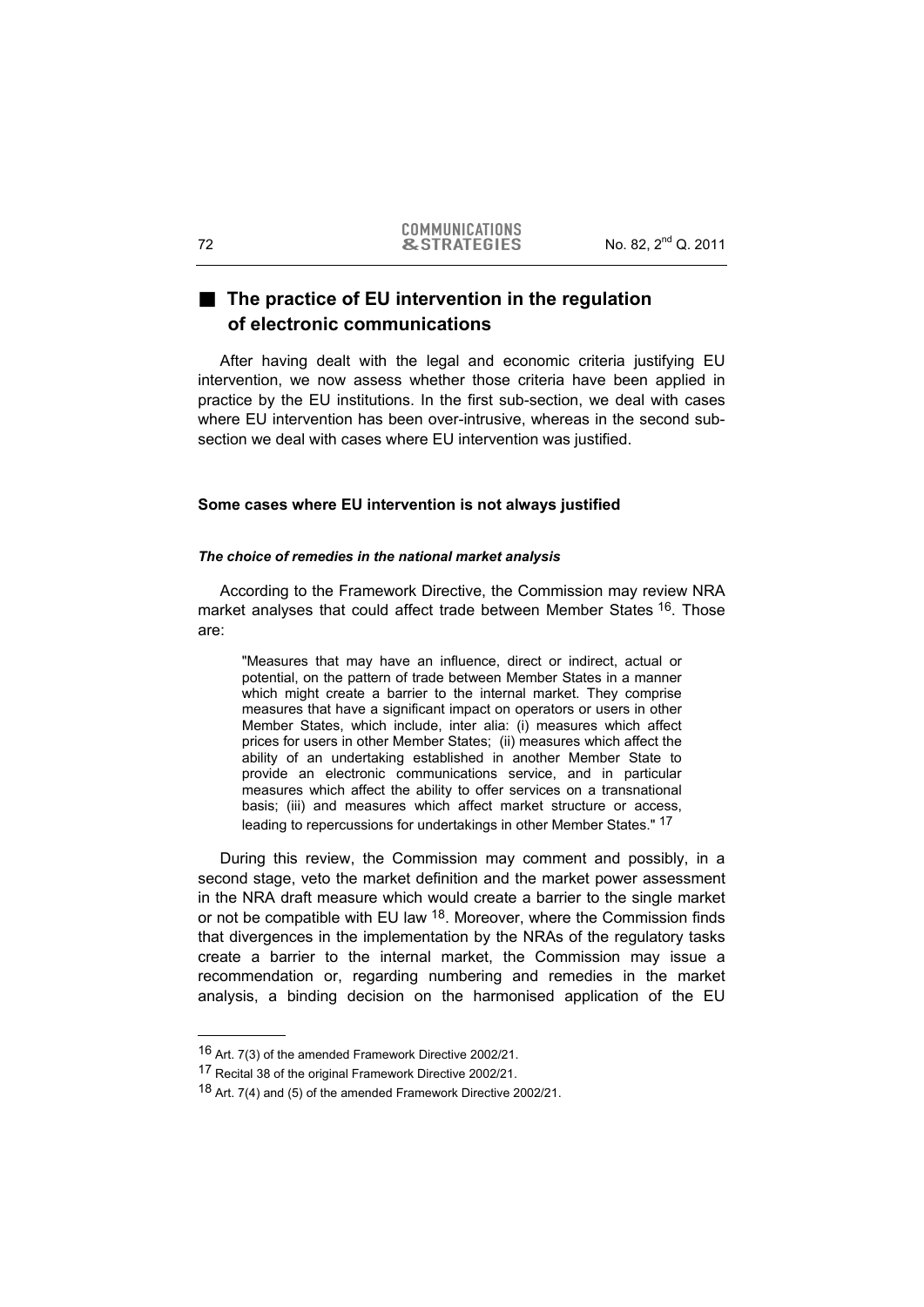provisions in order to further the achievement of the main objectives of the EU regulation (effective competition, internal market, citizens' interests) 19.

In practice, the Commission adopts a very broad interpretation of the concept of "measures that could affect trade between Member States". It grants itself the competence to review all NRAs' draft market analyses  $20$ without really investigating the effects on trade between Member States on a case by case basis. However, differences in regulatory regimes have never prevented the establishment of pan-European telephone calls or other forms of electronic communications, nor prevented cross-border takeovers across the European Union. It is somehow surprising that no Member State has ever challenged such extensive interpretation before the Court.

Moreover during its review, the Commission in practice conducts a consistency check between the different approaches of the NRAs rather than an investigation into whether the differences between NRAs' measures are such as to obstruct the fundamental freedoms, and thus have a direct effect on the functioning of the internal market or to cause significant distortions of competition. In its last Report on the market review process, <sup>21</sup> the Commission notes that:

"Regulatory remedies still vary across Europe, even where the underlying market problems are very similar. This is a serious impediment to achieving a true single market."

However, the Commission does not articulate a precise rationale why a divergence in remedies or regulatory approaches on markets defined as being national would necessarily affect trade between member States and impede the single market. 22 According to us, the Commission's view is too broad. From a legal point of view, it does not correspond to the legal reasonably restrained economic interpretation given by the Court of Justice on internal market provision. From an economic point of view, it does not correspond to the balancing test of the theory of fiscal federalism, in

<sup>19</sup> Art. 19 of the amended Framework Directive 2002/21.

<sup>20</sup> See Commission Guidelines of 9 July 2002 on market analysis and the assessment of significant market power under the Community regulatory framework for electronic communications networks and services, *OJ* [2002] C 165/6, para. 147 stating that "the notion of an effect on trade between Member States is likely to cover a broad range of measures". So far, all NRAs draft decisions have been notified to the Commission for comments.

<sup>21</sup> Communication from the Commission of 1 June 2010 on market reviews under the EU Regulatory Framework  $(3^{rd}$  Report), COM(2010) 271, p. 4.

<sup>22</sup> See also the Opinion of Advocate General Poaires Maduro in Case C-58/08, *Roaming Regulation,* para. 18.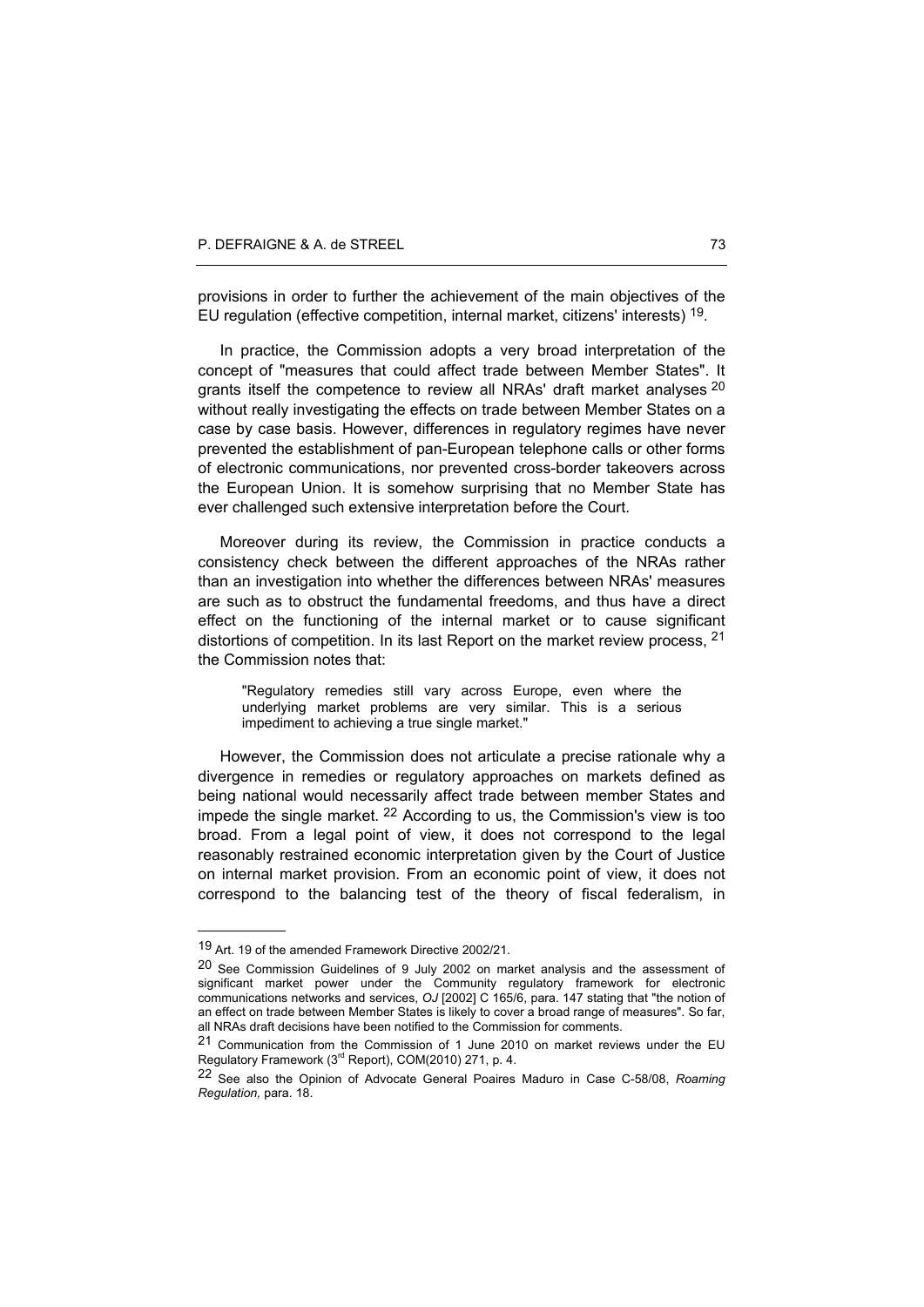particular because such broad interpretation does not allow regulatory experimentation. 23

Obviously, the situation is different in the case of transnational markets  $24$ where EU intervention is more easily justified. This is, for instance, the case for satellite communications which have a de facto pan-European footprint and the costs of serving one national zone or several ones are largely fixed. The 2008 Parliament and Council decision setting out a single selection procedure at EU level for Mobile satellite services (MSS) operators was a faltering step in the right direction. The selection is done by the Commission in coordination with Member States via Communications Committee. Following the selection procedure, operators should apply at national level for the right to use specific radio frequencies and the right to operate mobile satellite systems. In addition to frequency rights and authorisations, Member States should also grant to operators the authorisations to operate complementary ground components of mobile satellite systems on their territories. 25

Trans-national market may also apply to the provision of services to 'high-end' business users (typically multinational companies) which would perhaps benefit from a stronger EU intervention, as argued by some. 26 However, it should be recalled that the majority of electronic communications markets remain national or regional, and that is not necessarily due to differences in national regulation but mainly to product characteristics (local infrastructures).

<sup>23</sup> In this sense also, LAROUCHE & VISSER, 2006, stating that, "the Commission should intervene only when the draft measure proposed by an NRA is such that it will hamper the internal market (on the basis of concrete evidence) or that it will significantly conflict with Community law. A mere divergence of opinion between the Commission and the NRA (or between NRAs) is not sufficient to justify a Commission veto".

<sup>&</sup>lt;sup>24</sup> Article 2(b) of the amended Framework Directive defines 'transnational markets' as covering the Community or a substantial part thereof located in more than one Member State. For an assessment of the cost and benefits of an EU intervention on trans-national services, see European Evaluation Consortium, 2007, pp. 25-27 and 31-33.

<sup>25</sup> Decision 626/2008 of the European Parliament and of the Council of 30 June 2008 on the selection and authorisation of systems providing mobile satellite services (MSS), O.J. [2008] L 172/19, and Commission Decision 2009/449 of 13 May 2009 on the selection of operators of pan-European systems providing mobile satellite services (MSS), O.J. [2009] L149/65. The two operators selected are Solaris (joint venture between Eutelsat and SES) and EuropaSat (Inmarsat). Solaris Mobile is experiencing some technical problems which limit the bit rate on the uplink. Europasat satellite is still being built. Consequently perhaps, 21 of the 27 Member States have failed to grant Solaris and EuropaSat a licence.

<sup>&</sup>lt;sup>26</sup> BEREC Report of February 2011 on relevant market definition for business services, BoR (10) Rev1.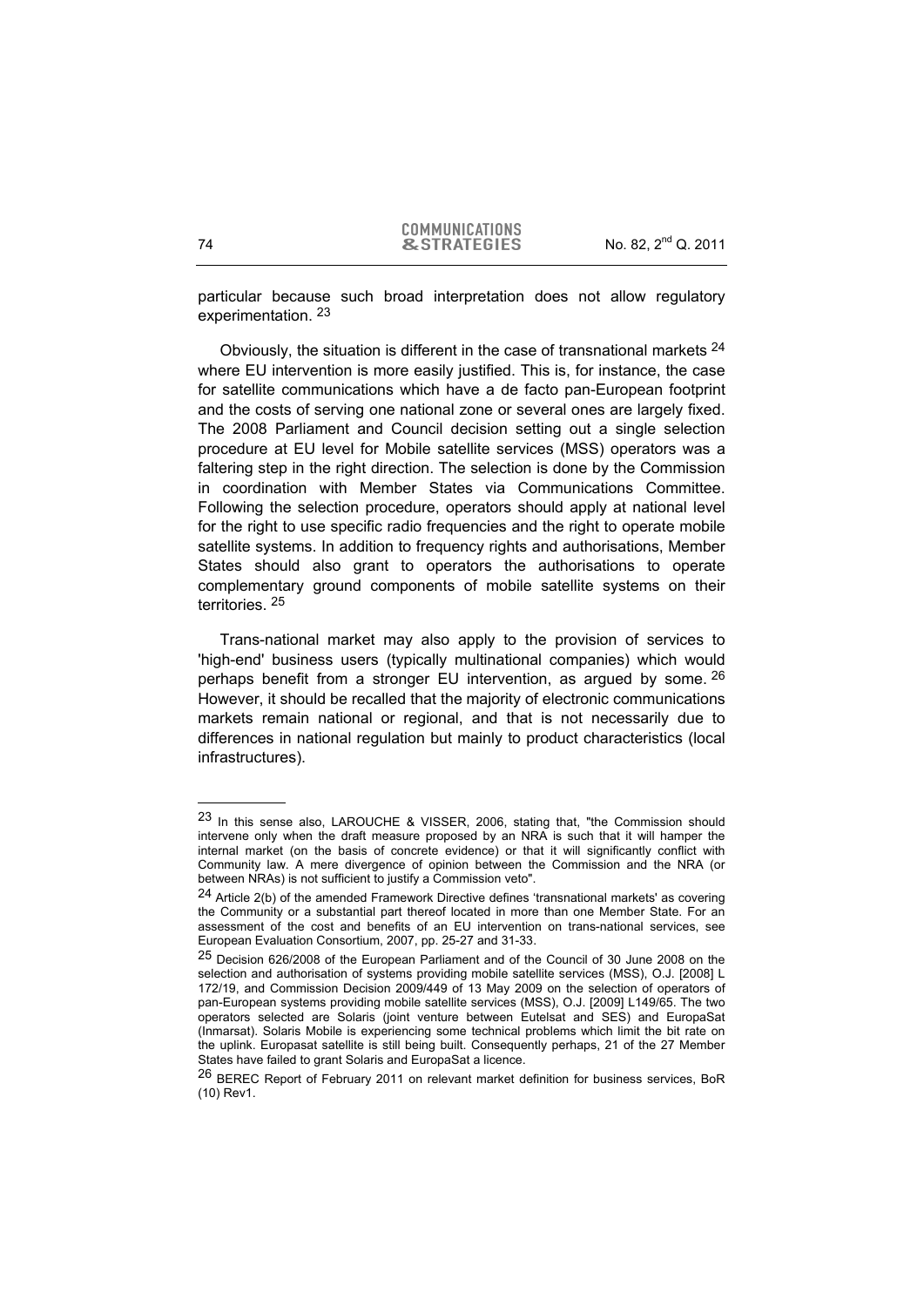#### *A first specific application on regulatory remedies: the regulation of the Mobile Termination Rates*

The argument is often heard that Mobile Termination Rates (MTRs) vary from country to country by several hundred percent and that this is evidence of widely diverging national policies which would undermine the internal market (See, among others, PELKMANS & RENDA, 2011).

We submit first that national policies are not widely divergent. All Member States have followed the same policies of imposing glide paths for MTRs. In 2000, MTRs spread between 15 and 25 eurocents; as of July 2010, the weighted average was 5.65 eurocents and existing glide paths suggest most countries will be below 3 eurocents by 2014. So it is very much the same policy that is applied over the European Union, with only the speed of the adjustment varying from country to country. There is a consensus among NRAs on the need to reduce MTRs and it is possible that the Commission via its review on regulator market analysis has contributed to this.

We submit then that divergences among Member States may be justified and should be policed by the Commission. A number of NRAs have and are still setting higher MTRs in favour of late entrants on the markets. The Commission has for a long time opposed asymmetric MTRs, describing it as entry assistance, interfering unduly with market forces.

Yet in a number of markets, such as France and the UK, in spite of the asymmetry in MTRs, late entrants on the markets have been net out payers of MTRs to early entrants. This is due to the existence of on-net retail prices. Consumers prefer larger operators so that a higher proportion of their calls is covered by on-net retail prices. This so-called 'club effect' is magnified by the gap between costs and the MTRs. This creates an artificial handicap for the smaller operators and creates a vicious circle: the smaller their market share, the less attractive their offerings. This forces late entrants to offer allnet prices to increase the attractiveness of their offerings. This means that a late entrant's clients are indifferent between on-net and off-net calling, while an early entrant's clients tend to avoid off-net calls. This results in a traffic imbalance and a net out payment from the late to the early entrants. This is the justification brought forward by regulators defending an asymmetry of MTRs. The Commission is unconvinced and argues that the market share of a given mobile operator is a variable under its control. To consolidate its position, the Commission has adopted, against the majority of the Member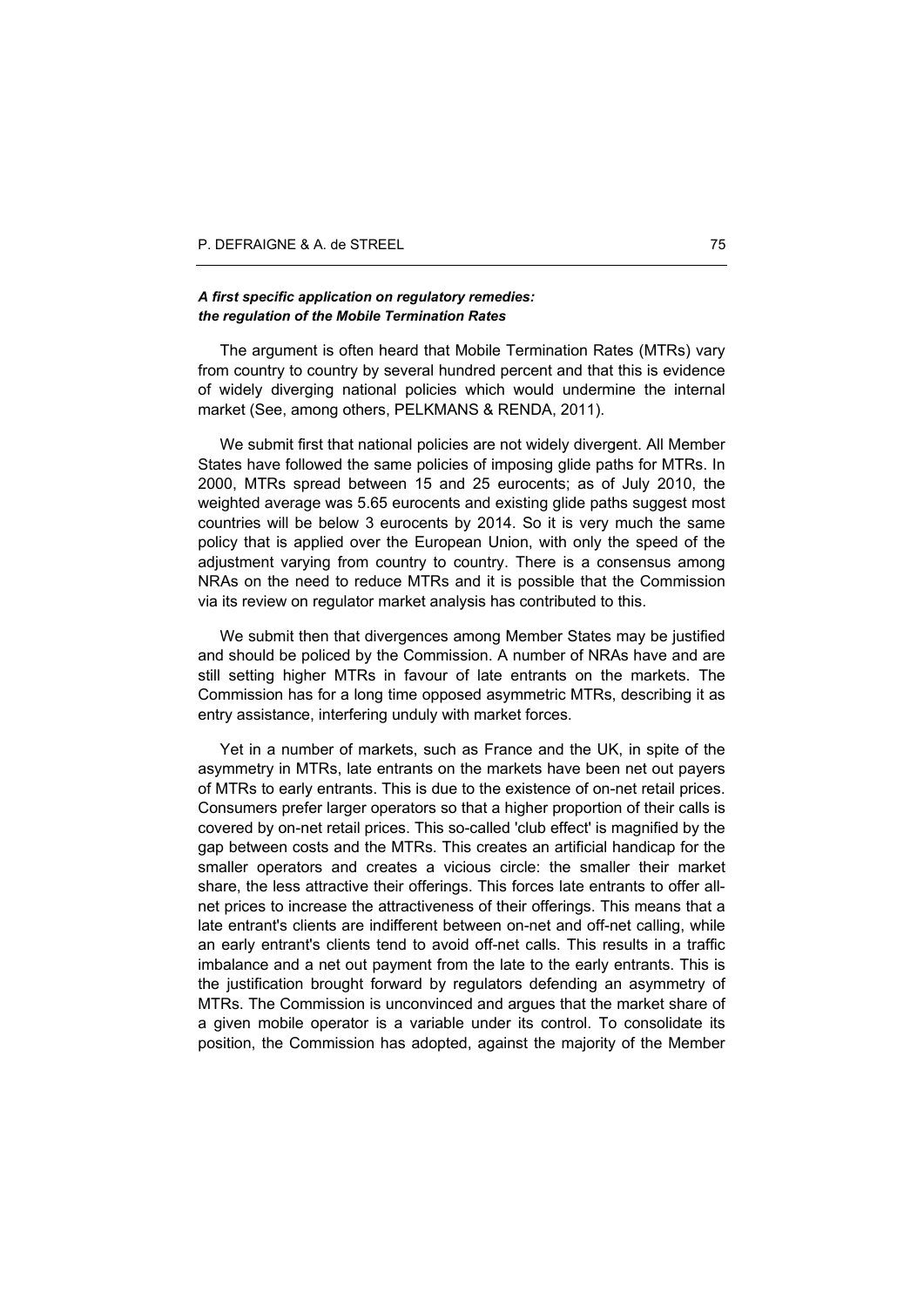States, a non-binding recommendation on the regulation of fixed and mobile termination. 27 The Commission states that, to determine the minimum efficient scale for the purposes of the cost model, and taking account of market share developments in a number of EU Member States, the recommended approach is to set that scale at 20% market share. Furthermore, even the Commission acknowledges that asymmetry can be justified for a period of up to four years after market entry.

Mobile Challengers, the association for late entrants on mobile markets, point out that there are very few, if any, examples of a number 3 or 4 entrant in an EU market ever gaining the second largest market share in revenues. Therefore, a longer transition period is needed in the interest of long term competition. This raises the question of how long that transitional period could reasonably be. Mobile Challengers is asking for asymmetry of MTRs as long as MTRs are set above costs 28.

The Commission justified its intervention to ensure legal certainty and the right incentives for potential investors.  $29$  However, the discussion above shows that there are two schools of thought, <sup>30</sup> with valid arguments on both sides, hence regulatory experimentation by Member States is justified. Moreover, there are no counterbalancing arguments justifying EU regulation as it is hard to see why a difference of 25% in the MTRs of two mobile operators in the same country aimed at balancing interconnecting payments could have a material effect on the internal market. Similarly, Haucap (2009b:30) states that:

"It is simply unrealistic to assume that the regulation of MTRs would be used as a tool of strategic regulatory policy by NRAs. Hence, crossborder externalities provide no economic justification for harmonising MTR regulation at a European level."

Thus, we argue that the Commission call for symmetry of MTRs in that Recommendation is not justified because its benefits are very small (in terms

<sup>27</sup> Commission Recommendation 2009/396 of 7 May 2009 on the Regulatory Treatment of Fixed and Mobile Termination Rates in the EU, *O.J*. [2009] L 124/67. The result of the vote at the Communications Committee of 18 February 2009 was: 12 Member States against, 10 abstentions, and 5 in favour.

<sup>28</sup> See http://www.mobilechallengers.eu/images/stories/Barcelona09presentation.pdf

<sup>29</sup> Recital 4 of the Recommendation 2009/396 on the Regulatory Treatment of Termination Rates.

 $30$  For a summary of the debate in the economic literature on the regulation of MTR, see HAUCAP, 2009, p. 31.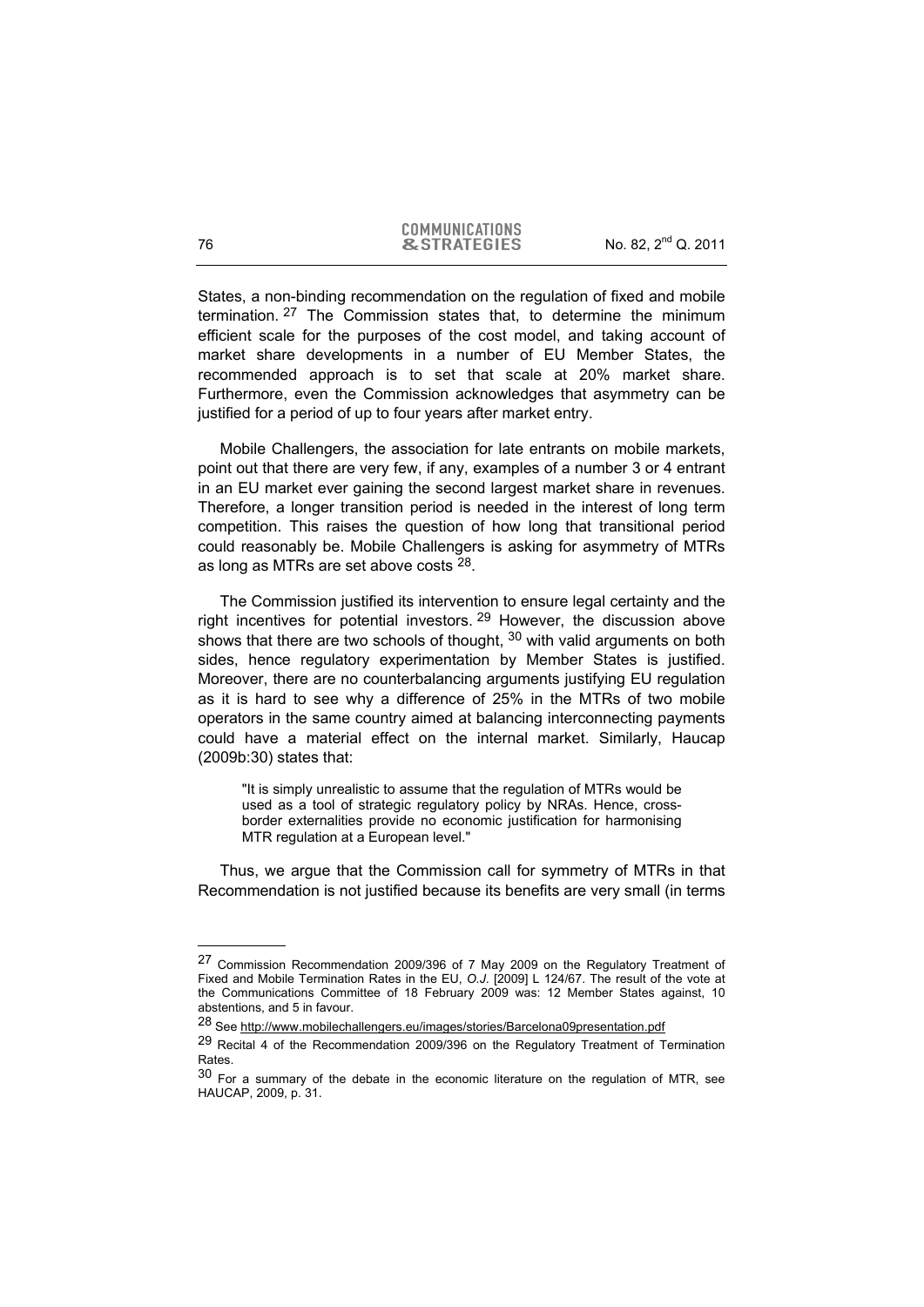of cross-country externalities, or economies of scale/savings of transaction costs), but its costs may be high (complicated system, no possibility of regulatory experimentation by Member States). 31

## *A second specific application of regulatory remedies: Next-Generation Access Networks and the migration between copper and fibre - pricing*

The current debate on the relative prices of copper and fibre loops provides another good illustration of a field where several schools of thought exist and where there can be room for national preferences and experimentation. There will be a form of platform competition between copper-based current generation access (CGA) and fibre-based next generation access (NGA). Regulated wholesale prices will be one important factor influencing the pace of the migration from CGA to NGA. At this stage, the European Commission and many national regulators are unclear as to whether lower CGA prices (resulting from a different regime of cost accounting) would speed up fibre roll-out as argued by ECTA (the trade association presenting alternative operators) (HOERNIG *et al.*, 2011) or whether, on the contrary, stable or even higher copper prices (resulting from fewer customers sharing the fixed costs of CGA) would drive customers to NGA, as argued by ETNO (the trade association representing the incumbent operators) (WILLIAMSON, BLACK & WILBY, 2011). The implementation of cost orientation implies decisions at four different levels. Furthermore, at each level, several options exist:

cost source, e.g. top down (based on the actual accounting of the operator) or bottom up (engineering model);

cost base, e.g. Fully Distributed Costs (FDC), Stand Alone Costs (SACs) Long Run Incremental Costing (LRIC);

- depreciation method, e.g. historical costs (HCA), current costs (CCA); and

- price control type, e.g. cost orientation, retail minus.

l

For CGA, in its 2009 recommendation on termination rates, the Commission has advocated a precise combination of bottom up, LRIC, current costs with a price control based on cost orientation. <sup>32</sup> In its 2010

<sup>31</sup> IRG/ERG Response of September 2008 to Public Consultation on Termination Rates, ERG(08) 31 rev1 stating that: "the development of the internal market […] is best achieved by ensuring that national decisions are taken on the basis of shared principles, rather than requiring uniformity in the fine detail of the regulatory approach".

<sup>32</sup> Commission Recommendation 2009/396 on the Regulatory Treatment of Termination Rates.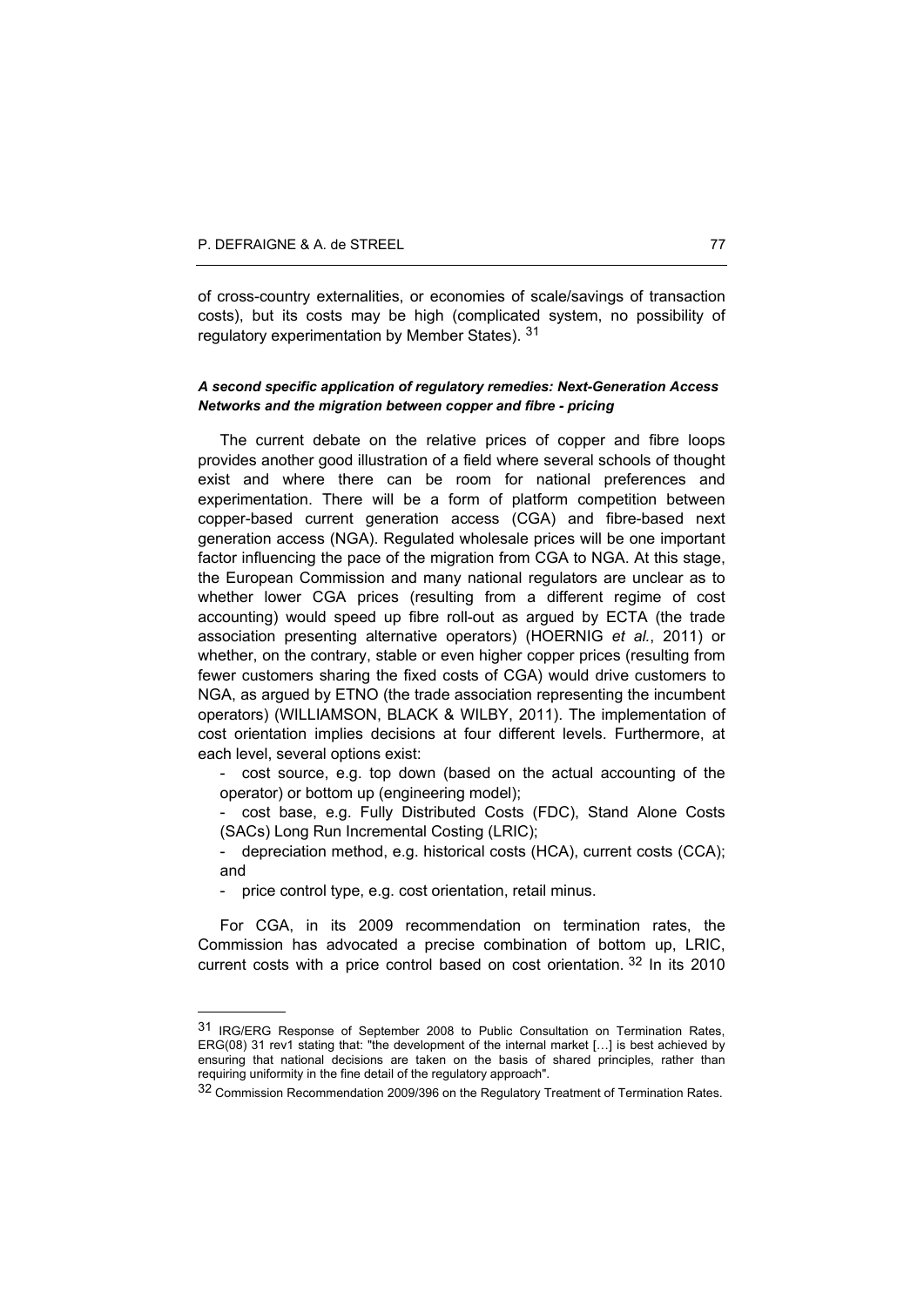recommendation on NGA, the Commission wisely refrains from being too specific and simply refers to cost orientation.  $33$  In the absence of a reasonable consensus, the Commission was right to leave each NRA free to pursue the policy which, they believe, will foster investment in NGA in their own country. In view of the relative uncertainty of the optimal combination of cost accounting concepts and on the assumption that all NRAs are really pursuing competition, we submit that the Commission should not issue similar strict guidance on fibre – in particular on the relative prices of fibre and copper - as part of its upcoming recommendation on cost methodologies for key access products.

## **Cases where EU intervention is justified**

#### *The regulation of market entry*

Home-country control procedures are an extension of the Cassis de Dijon doctrine 34 to services. Throughout the 1990s and 2000s, the extension of the doctrine to services was seen in many sectors ranging from audiovisual to electronic commerce services.  $35$  In the field of electronic communications services, the Commission tabled in 1992 a proposal for a mutual recognition of licences whereby a telecommunications operator duly authorised in its home country would be authorised to provide services in other Member States. However, the initiative was strongly opposed by the Member States. Therefore in 1994, the Commission proposed another option which was to harmonise national licensing conditions. Since licensing conditions would have been the same in every Member State, operators would have been able to operate across borders without obstacles. After an unsuccessful attempt by the European Telecommunications Office – a CEPT body based in Copenhagen – to harmonise licences, the idea was abandoned.

<sup>33</sup> Commission Recommendation 2010/572 of 20 September 2010 on regulated access to Next Generation Access Networks (NGA), O.J. [2010] L 251/3. On the additional national flexibility given by each iteration of the Recommendation, see CAVE & SHORTALL, 2010.

<sup>34</sup> Named after the Case 120/78 *Rewe Zentral c. Bundesmonopolverwaltung für Branntwein*, ECR [1979] 649.

<sup>35</sup> Directive 2007/65 of the European Parliament and of the Council of 11 December 2007 amending Council Directive 89/552/EEC on the coordination of certain provisions laid down by law, regulation or administrative action in Member States concerning the pursuit of television broadcasting activities, *OJ* [2007] L 332/27; Directive 2000/31 of the European Parliament and of the Council of 8 June 2000 on certain legal aspects of information society services, in particular electronic commerce, in the Internal Market, OJ [2000] L 178/1, Art. 3.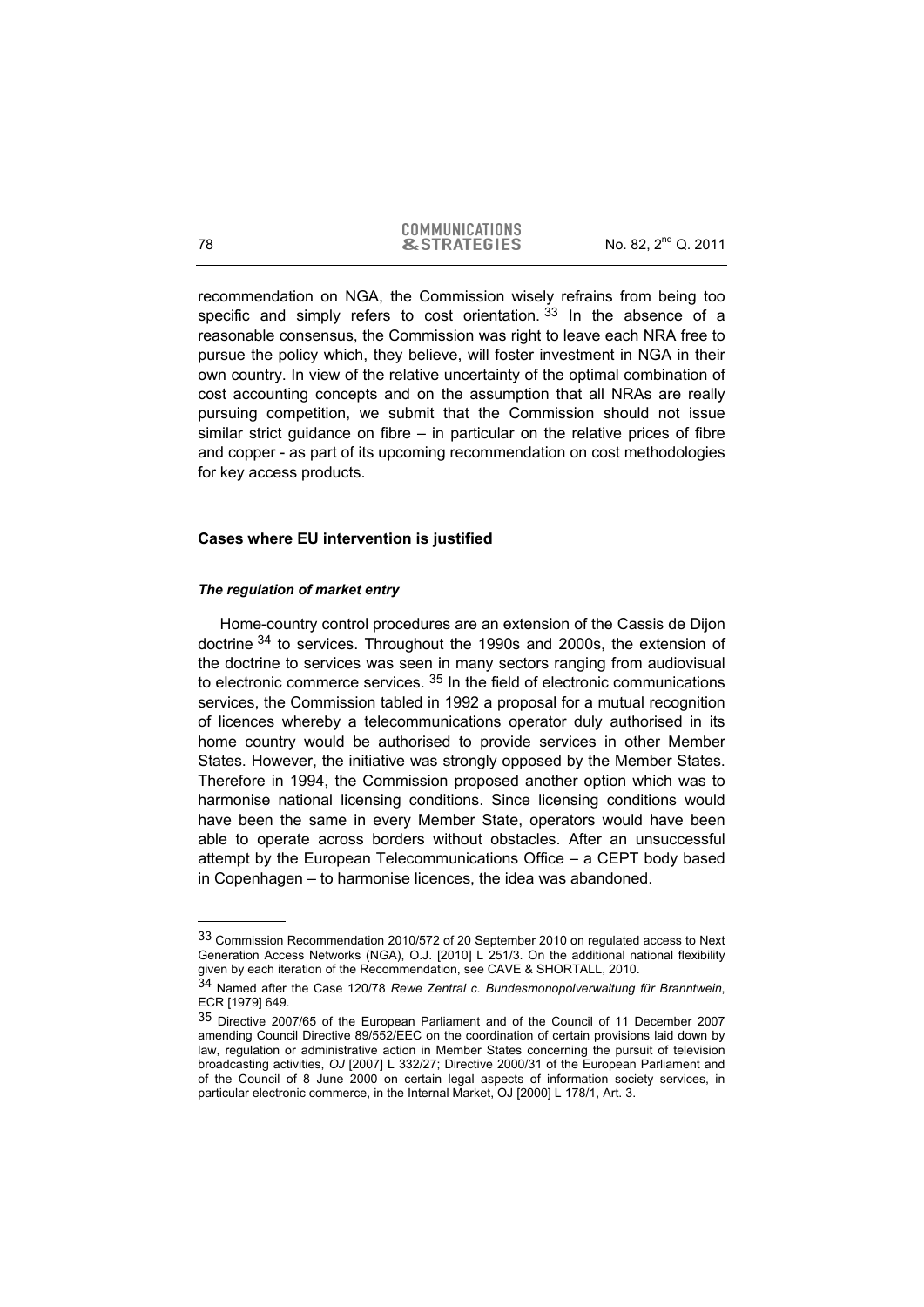In November 1995, the Commission tabled a third proposal which led to the adoption of Directive  $97/13$ .  $36$  The approach was to try to limit the range of conditions that Member States could impose on operators to what is strictly needed to ensure consumer protection, network integrity, security of staff, prevention of anti-competitive behaviours, measures for disabled people... The same approach was taken over in the current Authorisation Directive. 37 In practice, the cost for industry of having that third option is probably not much higher than having a regime of mutual recognition or a fully harmonised regime. This is because the procedure for obtaining an authorisation has become much lighter than in the early 2000s. Furthermore, compliance costs would be relatively equal under the three regimes since it is anyway the responsibility of each national regulator to undertake the surveillance of its own market.

#### *International roaming*

l

Beyond unregulated competitive offerings by individual companies' initiatives such as Vodafone Passport, the industry failed to propose a market-based solution to meet the concerns of consumers and politicians about high retail roaming prices for voice telephony and SMS in the EU. Thus in June 2007, a binding regulation setting ceiling prices at both retail and wholesale level for international mobile roaming voice calls was adopted by the European Parliament and the Council. 38 The validity of this regulation, and more generally the validity of intervention at the EU level, was confirmed by the Court of Justice in June 2010. The Court <sup>39</sup> judged that the International Roaming Regulation was justified because divergent national policies would have targeted the retail level and would have caused distortions of competition among operators:

"47. As regards the functioning of the roaming market […] and taking into consideration the considerable interdependence of retail and wholesale charges for roaming services, it is clear that a divergent

<sup>36</sup> Directive 97/13 of the European Parliament and of Council of 10 April 1997 on a common framework for general authorisations and individual licences in the field of telecommunications services, *OJ* [1997] L 117/15.

<sup>37</sup> Directive 2002/20 of the European Parliament and of the Council of 7 March 2002 on the authorisation of electronic communications networks and services *OJ* [2002] L 108/21, as amended by Directive 2009/140.

<sup>38</sup> Regulation 717/2007 of the European Parliament and of the Council of 27 June 2007 on roaming on public mobile telephone networks within the Community and amending Directive 2002/21/EC, OJ [2007] L 171/32, as amended by Regulation 544/2009.

<sup>39</sup> Case C 58/08, *International Roaming Regulation*, para.47.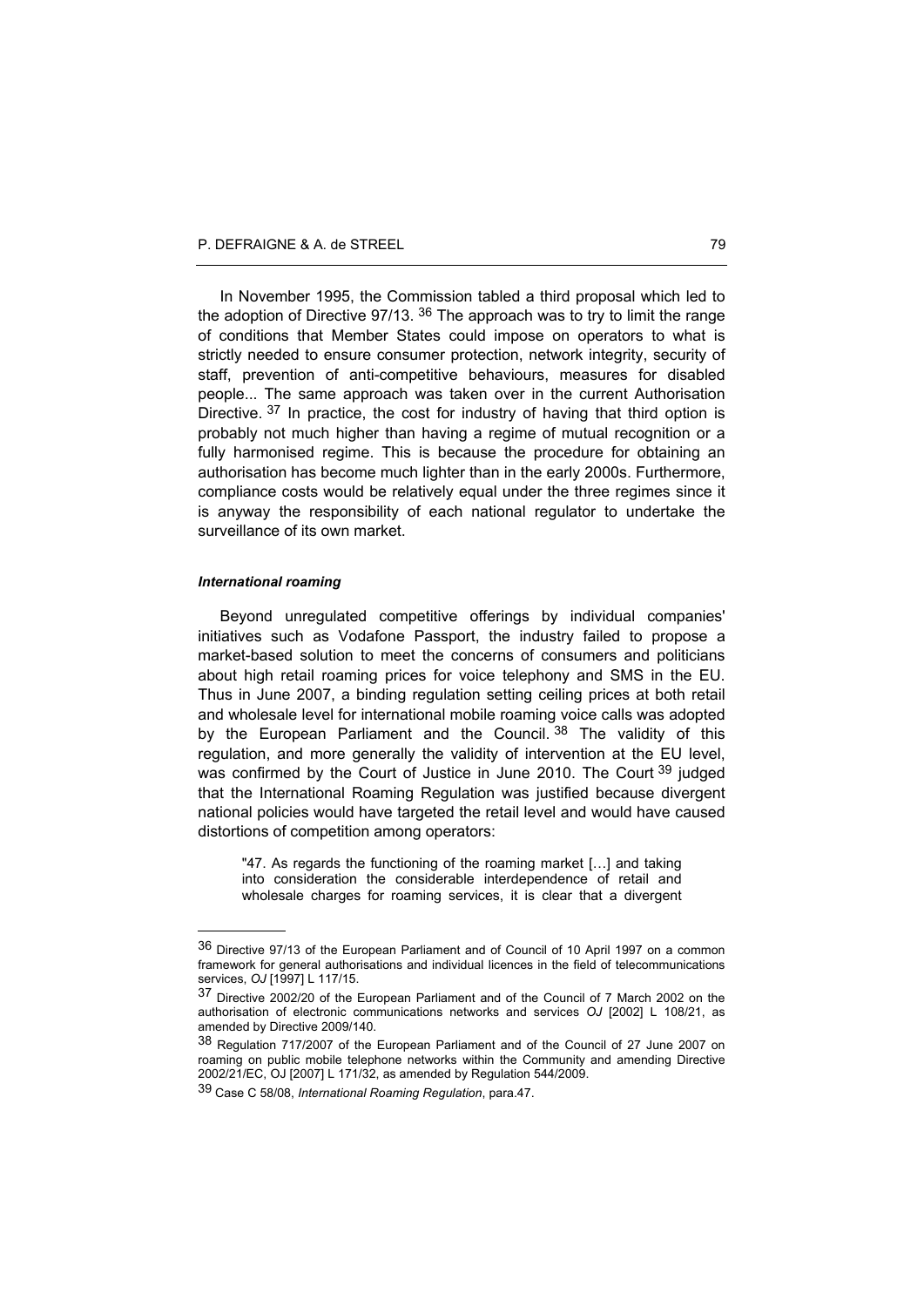development of national laws seeking to lower retail charges only, without affecting the level of costs for the wholesale provision of Community-wide roaming services, would have been liable to cause significant distortions of competition and to disrupt the orderly functioning of the Community-wide roaming market […]"

EU intervention is also justified on the basis of the economic criteria of the fiscal federalism as the regulation of international roaming is a typical case of direct externalities between countries. If a Member State caps prices for international roaming in its own territory, the beneficiaries are foreign consumers; while domestic mobile operators suffer as do domestic consumers since – in response to a decrease in roaming revenues – other mobile telecommunications prices may increase or handset subsidies decrease due to the waterbed effect (HAUCAP, 2009a, p. 471). 40 While acknowledging the 'dirigiste' approach of the International Roaming Regulation and its departure from the market-based approach promoted by the EU for other electronic communications services, it is fair to recognise that competition in this sector has so far failed. The industry seems to have learned the lesson and a number of attractive commercial offerings have recently been launched on the mobile data side.

#### *Spectrum*

l

Another example of an appropriate EU intervention is the recently proposed decision on the Radio Spectrum Policy Program. <sup>41</sup> One of the RSPP's most important objectives is to make the 800 MHz band available for wireless broadband by January 2013. In May 2010, the Commission adopted a Decision <sup>42</sup> setting harmonised technical conditions for the use of the 800 MHz band for non-broadcasting services, in particular for wireless broadband services using 4G technologies (e.g. LTE).  $43$  The decision does

<sup>40</sup> Such cross-countries externalities have been explicitly recognised by the Opinion of Advocate General Poiares Maduro in Case 58/08 *International Roaming Regulation*, para. 27. The Advocate-General insists several times on the cross-border nature of roaming for the regulation to pass the legal basis and the subsidiarity test.

<sup>41</sup> Commission proposal of 20 September 2010 for a decision establishing the first radio spectrum policy programme COM (2010) 471.

<sup>42</sup> Commission Decision 2010/267 of 6 May 2010 on harmonised technical conditions of use in the 790-862 MHz frequency band for terrestrial systems capable of providing electronic communications services in the European Union, *O.J.* [2010] L 117/95.

<sup>&</sup>lt;sup>43</sup> The 800 MHz (790-862 MHz) band is the upper part of the spectrum that will be freed up with the switchover from analogue to digital terrestrial television broadcasting – the digital dividend.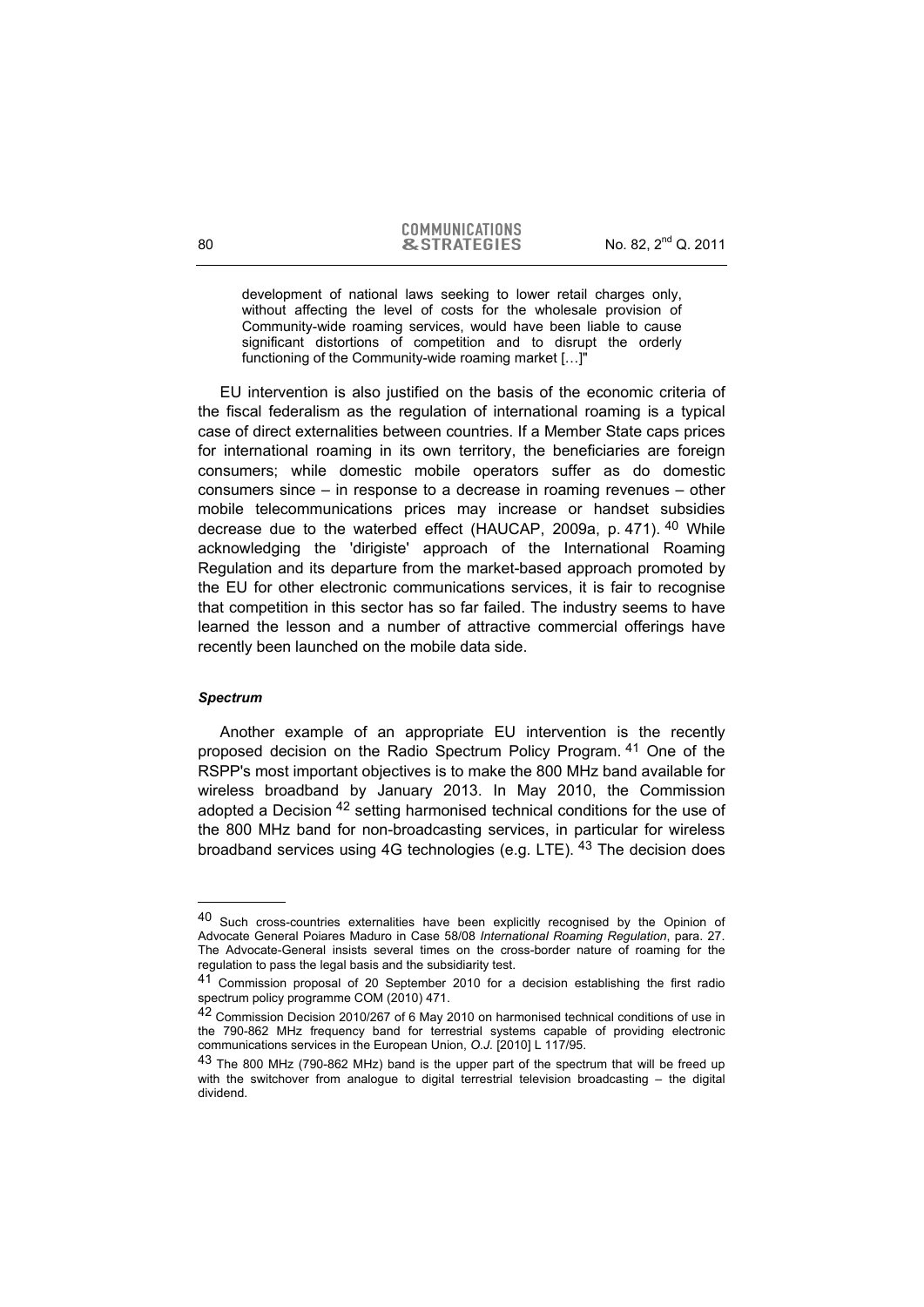not require Member States to open the 800 MHz band for non-broadcasting services but if/when a Member State does decide to, it must follow the technical conditions set by the Decision. The RSPP, however, would mandate the implementation of the decision to clear the 800 MHz band by January 2013. One of its main goals is to make spectrum available for wireless broadband services. We argue that the Commission's spectrum policy is justified because it aims at achieving economies of scale for network equipment and handsets, at minimising the problems of spectrum interference across borders and therefore at lowering costs that will benefit consumers.

## **Conclusion**

To conclude, we submit that the internal market for electronic communications should be fostered as its benefits to the EU economy and its citizens far exceed the 2.8% of the EU GDP represented by the electronic communications sector. However, we call for a thorough and open debate on the definition of what constitutes the achievement of the internal market and the appropriate policies at the national and EU level. Today, there are divergent views but no real debate on the conditions required to achieve the internal market.

Europe needs to define more precisely when EU intervention is justified and when it is not. It needs to define more clearly which national policies constitute an unacceptable fragmentation of the internal market and what is merely the expression of national preferences and choices without any material impact on European welfare. It should do that on the basis of the legal criteria (the legal basis test – Article 114 TFEU- and the subsidiarity test). As the legal criteria give some flexibility, they may, for efficiency reason, be fine tuned with the criteria provided by the mainstream economic theory of fiscal federalism.

We submit that fostering the internal market for electronic communications does not mean that the EU law should address all regulatory issues. Any EU intervention, instead of national intervention, should focus on the areas where its benefits are the highest, in particular given the possibilities of economies of scale provided by the technology or cross-country externalities, and where its costs are the lowest, in particular given the heterogeneity of national preferences and choices or the need to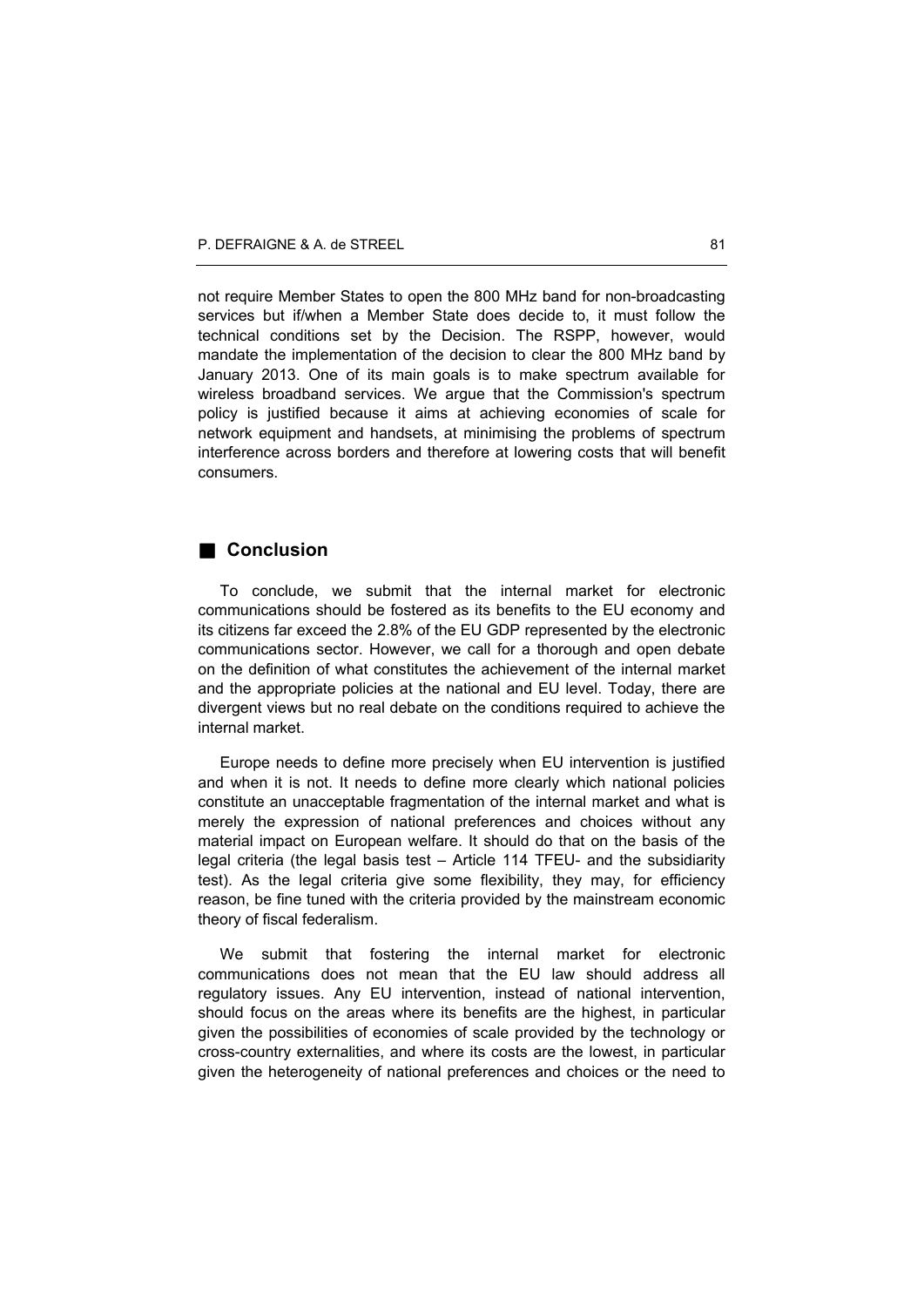#### **COMMUNICATIONS**  $\alpha$  STRATEGIES No. 82,  $2^{nd}$  Q. 2011

allow for regulatory experimentation. On that basis, we submit that EU intervention should be concentrated *inter alia* on spectrum policy, pan-European services (e.g. satellite communications) and international mobile roaming. 44 . In particular, the European Parliament and the Council should agree towards more harmonisation for spectrum policy in the current negotiation process. Conversely, we submit that EU intervention is not justified for national market analysis, when there is little impact on the internal market or where there is uncertainty on the most appropriate regulatory approach. In particular, the Commission should use its new power on the choice of regulatory remedies with great care, showing each time why the choice of a particular remedy would affect trade between Member States and the internal market. Such care is particularly relevant regarding the regulation of Next Generation Networks where uncertainty remains on the appropriate regulatory approach to stimulate investment; hence regulatory experimentation would be useful.<sup>45</sup> In addition, the EU should provide support for small regulators which so request. <sup>46</sup> The regulatory framework is complex and regulators in small countries do not necessarily have the resources to meet their duty. That problem will become even more acute with the next wave of accession countries (*i.e.* Balkans countries).

The European legislative process has been the battleground for arbitrating the political debate on striking the balance between the EU and national regulation. But since the liberalisation of 1998, the battle has been more intellectual than political, with winning ideas trialled by the most innovative national regulators being subsequently implemented in other countries. Over the years, depending on the issues, specific Member States or sometimes the Commission itself have been in the driving seat in terms of generating new regulatory ideas. Because of that and because it has limited resources and political capital, the Commission should not seek to intervene on every regulatory issue, in particular in the absence of a reasonable consensus. A case in point is the upcoming Commission recommendations

<sup>44</sup> Network security and standardisation are also cases for EU intervention according to the criteria of fiscal federalism.

<sup>45</sup> More generally, we submit that EU intervention is more relevant for the content part of digital regulation (such as copyright, privacy, electronic commerce, dispute resolution) than for the infrastructure part (i.e. the electronic communications networks and services), as the former is based on tradable goods whereas the latter is mainly based on local non-tradable goods.

<sup>46</sup> This is in line with Article 16(7) of the amended Framework Directive 2002/21, and Article 3(1c) of the Regulation 1211/2009 of the European Parliament and of the Council of 25 November 2009 establishing the Body of European Regulators for Electronic Communications (BEREC) and the Office, *OJ* [2009] L 337/1. More generally, see the new Art. 197 TFUE on administrative cooperation.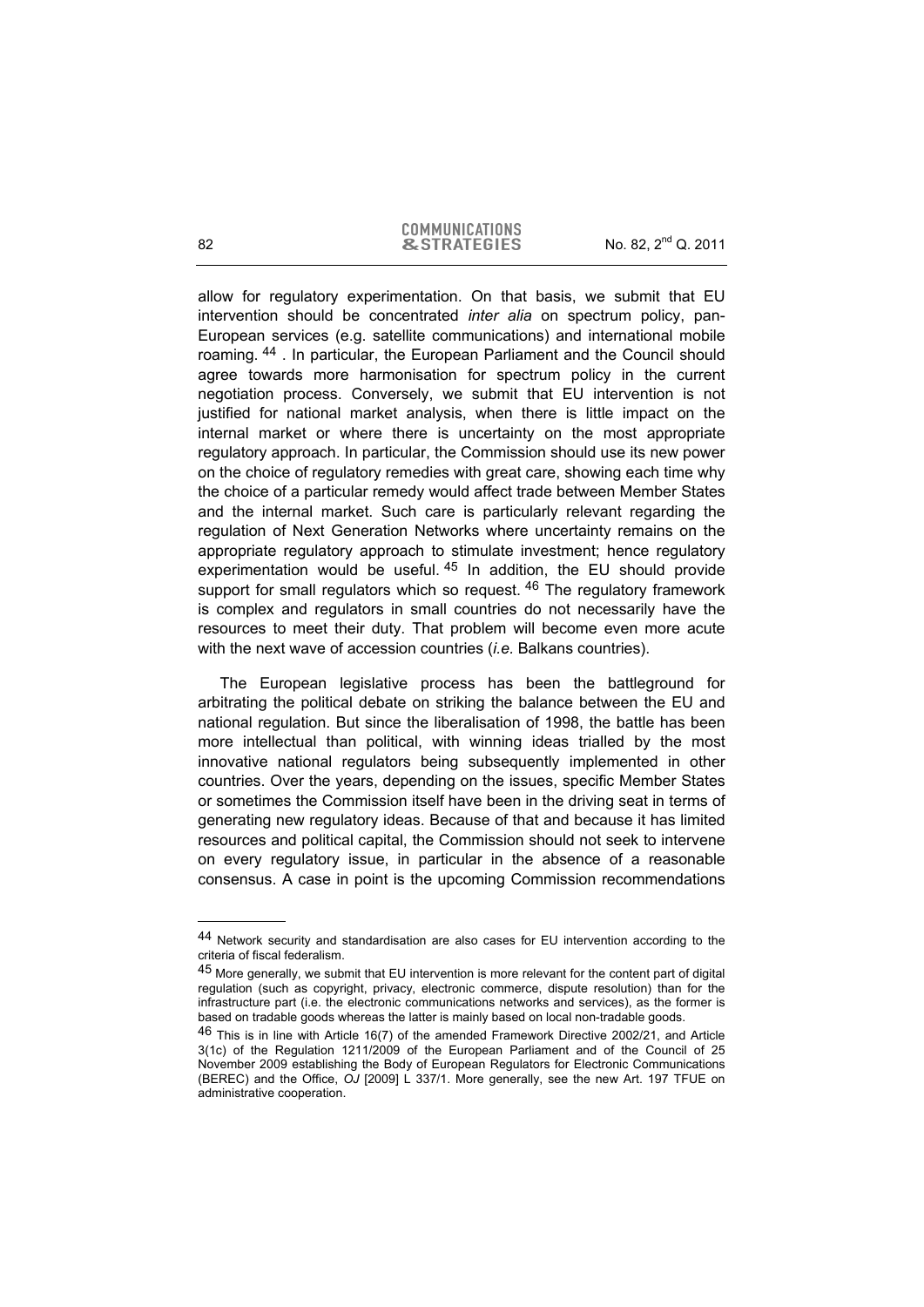on cost methodologies for key access products which would cover NGA pricing. Instead, the European Commission should concentrate its action on measures essential for the achievement of the internal market for electronic communications.

#### **References**

ALESINA, A., ANGELONI, I. & ETRO, F. (2001): "The Political Economy of International Unions", CEPR Working Paper 3117.

ALESINA, A., ANGELONI, I. & SCHUKNECHT L. (2005): "What Does the European Union Do?", Public Choice 123, 275-319.

BARROS P.P. (2004): The Economics of EU's Consultation Mechanism in Telecommunications, Mimeo.

BRENNCKE M. (2008), "The EU Roaming Regulation and its non-compliance with Article 95 EC", Working Paper of Martin-Lüther Universität.

CAVE M. & CROWTHER P. (1996): "Determining the level of regulation in EU telecommunications", *Telecommunications Policy* 20, 725-738.

CAVE M. & SHORTALL T. (2010): The extended gestation and birth of the European Commission's Recommendation on the regulation of NGAs", in NEREC, *Monitoring EU Telecoms Policy 2010*, 16-24.

CHALMERS D., DAVIES G. & MONTI G. (2010): *European Union Law*, 2<sup>nd</sup> ed., Cambridge University Press.

Copenhagen Economics (2010): "The Economic Impact of a European Digital Single Market", Report to the European Commission.

European Evaluation Consortium (2007): "Cost-Benefit Analysis of Options for Better Functioning of the Internal Market in Electronic Communications", Study for the European Commission.

European Regulators Group (2006): "Effective Harmonisation within the European Electronic Communications Sector: A Consultation", ERG (06) 68.

Eurostrategies/Cullen International (1999): "The possible added value of a European Regulatory Authority for telecommunications", Study for the European Commission.

#### HAUCAP J.:

- (2009a): "The Regulatory Framework for European Telecommunications Markets between Subsidiarity and Centralization", in PREISSL, HAUCAP & CURWEN (Eds), *Telecommunication Markets: Drivers and Impediments*, Physica Verlag, 465- 481. - (2009b): "The Recommended Regulation of Fixed and Mobile Termination Rates: A Critical Approach", in NEREC (Ed.), *Monitoring EU Telecoms Policy 2009*, 27-33.